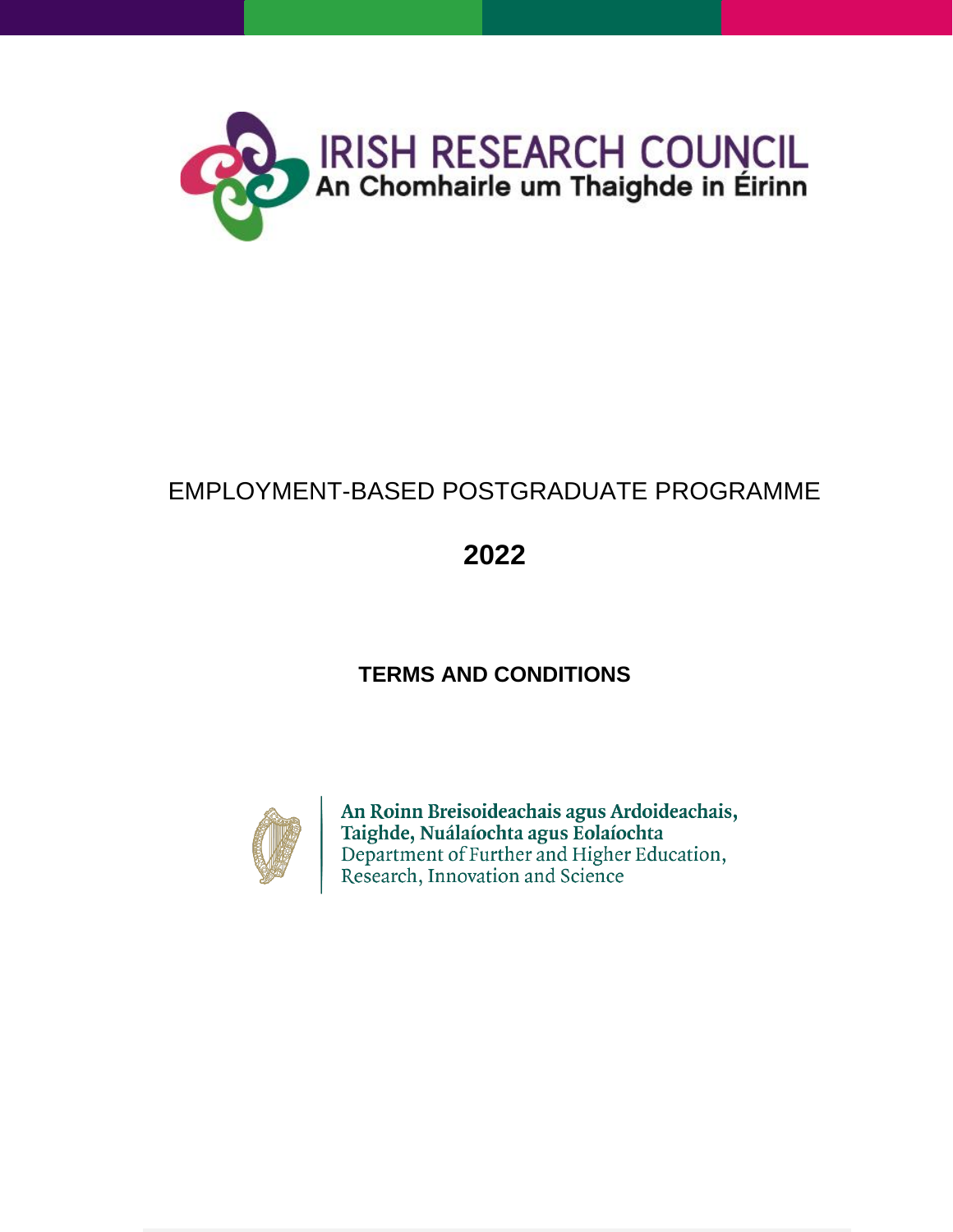### **TABLE OF CONTENTS**

### Contents

| 1.  |  |  |
|-----|--|--|
| 2.  |  |  |
| 3.  |  |  |
| 4.  |  |  |
| 5.  |  |  |
| 6.  |  |  |
| 7.  |  |  |
| 8.  |  |  |
| 9.  |  |  |
| 10. |  |  |
| 11. |  |  |
| 12. |  |  |
| 13. |  |  |
| 14. |  |  |
| 15. |  |  |
| 16. |  |  |
| 17. |  |  |
| 16. |  |  |
| 18. |  |  |
| 19. |  |  |
| 20. |  |  |
| 21. |  |  |
| 22. |  |  |
|     |  |  |
|     |  |  |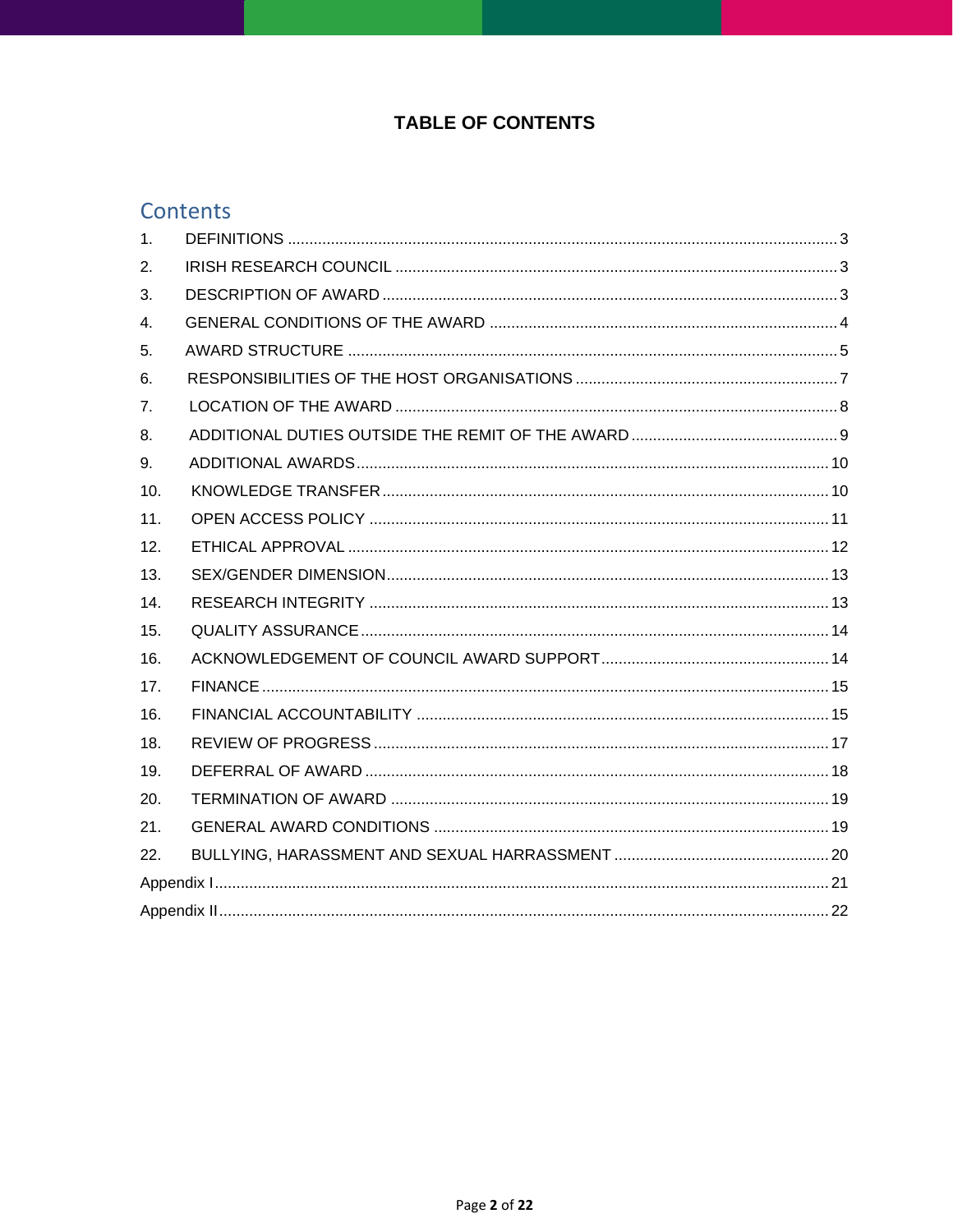#### **TERMS AND CONDITIONS**

#### <span id="page-2-0"></span>**1. DEFINITIONS**

- 1.1. **Academic Supervisor** shall mean the person or persons responsible for supporting and guiding the Awardee and ensuring the quality of the research produced under the Award.
- 1.2. **Council** shall mean The Irish Research Council (see [www.research.ie\)](http://www.research.ie/).
- 1.3. **Employment Mentor** shall mean the person or persons designated by the Employment Partner (see 1.4) as being responsible for supporting and mentoring the Awardee relating to the Employment Partner's involvement in the Award.
- 1.4. **Employment Partner** An employment partner can be a company, registered charity, social, cultural or not-for-profit civic organisation, state-owned enterprise or an eligible public body with a physical operational base **located in Ireland** that will employ the awardee for the duration of the award. *Eligible Public Body shall mean:* a public service body with specific scientific or cultural infrastructure that is integral to the conduct and completion of the proposed research. If a public body or HEI is a research performing organisation eligible to apply independently for Irish Research Council schemes, it is not an eligible employment partner under this scheme.
- 1.5. **Funding Term** shall mean the period between the official start date and agreed end date of the Award.
- 1.6. **Higher Education Institution or (HEI)** For the purposes of this Award, a higher education institution in Ireland (as defined in clause 1.7) must be: within the meaning of Section 1 of the Higher Education Authority Act, 1971; and/or approved for the purposes of the Free Fees initiative; and/or in receipt of some other form of public funding from the Department of Further and Higher Education, Research, Innovation and Science. A list of eligible Irish HEIs is provided on the Council's [website.](http://research.ie/funding/eligible-higher-education-institutions-and-research-performing-organisations/)
- 1.7. **Ireland** shall for the purposes of these Terms & Conditions mean the Republic of Ireland.
- 1.8. **Research Project** shall mean the research work proposed by the Awardee and approved by the Irish Research Council.
- 1.9. **Awardee** means the person to whom the award was made.
- 1.10. **Award** means the award as described in the letter of offer.
- <span id="page-2-1"></span>1.11. **Strategic Funding Partner** shall mean a national agency or government department that is partnering with the Irish Research Council to fund or co-fund one or more Awards under the Programme.

#### **2. IRISH RESEARCH COUNCIL**

The Irish Research Council is the national funder of excellent research across all disciplines. It invests in discovery research and in ground-breaking ideas that address major societal challenges, funding a diverse range of excellent individual researchers across all career stages. The Irish Research Council collaborates with enterprise, civil society, and with government to leverage the skills, knowledge, and talent of researchers to achieve maximum benefit for society. Established in 2012, the Irish Research Council is an associated agency of the Department of Further and Higher Education, Research, Innovation and Science and operates under the aegis of the Higher Education Authority.

#### <span id="page-2-2"></span>**3. DESCRIPTION OF AWARD**

3.1. The Awardee will hold an '**Irish Research Council Employment-Based Postgraduate Programme Award'**.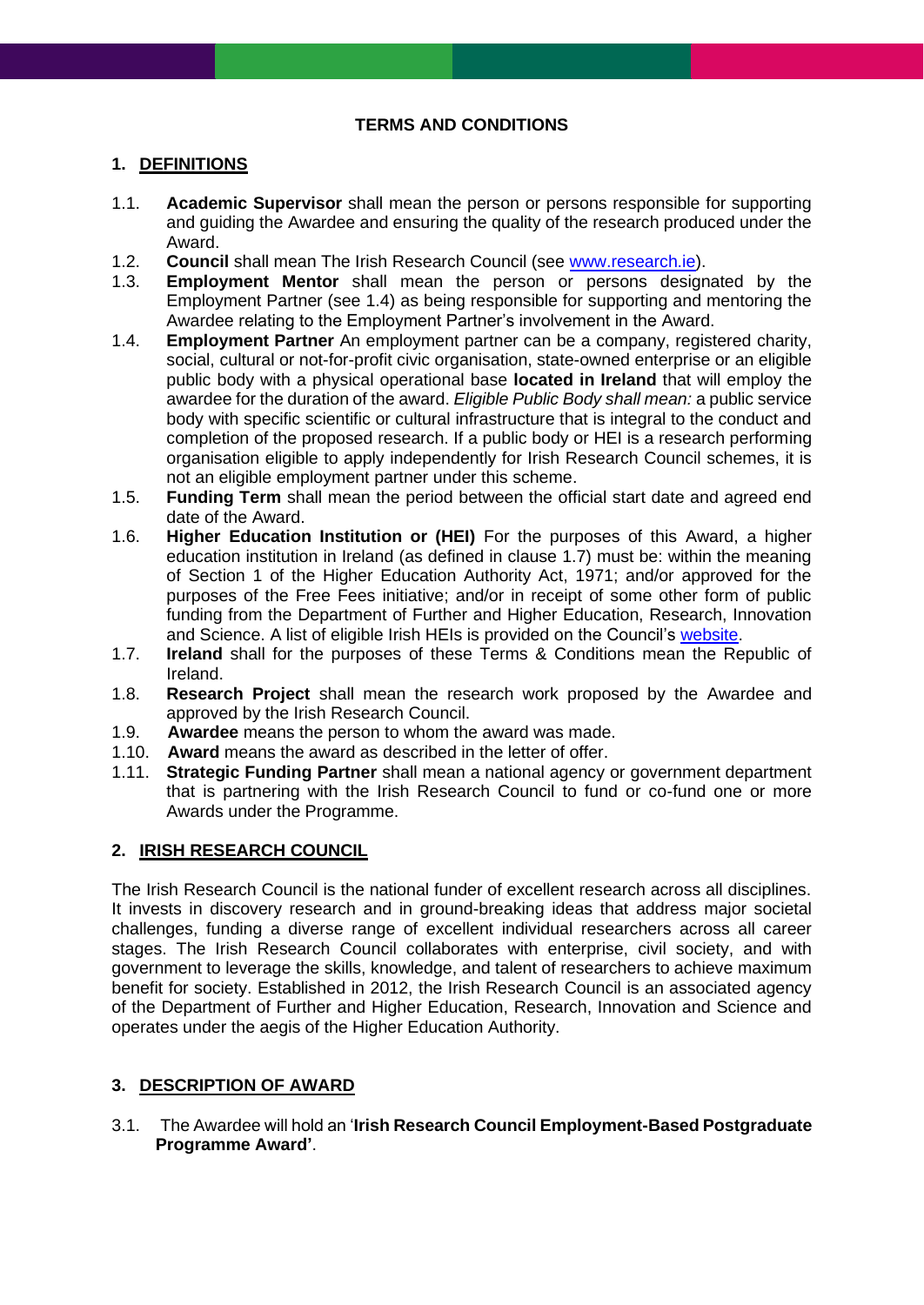- 3.2. The Award supports full-time research in any discipline<sup>1</sup>.
- <span id="page-3-0"></span>3.3. Awards under the Irish Research Council Employment-Based Postgraduate Programme are made to the individual Awardee; however, note Clauses 4.3 and 6.2 below.

#### **4. GENERAL CONDITIONS OF THE AWARD**

- 4.1. Awardees are selected in accordance with the Council's Postgraduate Award application and assessment process.
- 4.2. Although **primarily based with the Employment Partner**, Awardees must register with their host institution as a full-time student.
- 4.3. An awardee's **first duty is to the successful completion of the Award** for which they have been awarded funding. During the funding term Awardees must exclusively spend all of his/her working time on the Research Project at Master's or PhD level and Training and Career Development activities, as per the Training & Career Development Plan submitted as part of the application.
- 4.4. Awardees from any country may hold a Council Postgraduate Award. However, Awardees must:
	- 4.4.1. maintain their principal residence in Ireland (as defined) during the period of the Award;
	- 4.4.2. satisfy the State's regulations on immigration and
	- 4.4.3. have the support of their HEI and Employment Partner with respect to these regulations and requirements if not a national of a member state of the European Union (EU). This must be completed in advance of signing a contract with the Council.
- 4.5. For all Awards, arrangements with respect to immigration will be a matter for settlement between the Awardee, his/her HEI, the Employment Partner, and the relevant immigration authorities of the State.
- 4.6. Acceptance of the award is subject to these Terms and Conditions which, in conjunction with the Letter of Offer, 2022 Call Document and completed and signed Acceptance Form, constitute the basis on which the award is held and/or renewed.
- 4.7. Awards are held subject to these Terms and Conditions. If any of these are breached by an Awardee, the Council may suspend or terminate the Award with two week's notice and/or may require reimbursement of such payments as have already been made to the Awardee by the HEI on behalf of the Council as per Clause 4.3 and 6.2.

<sup>1</sup> The Council does not fund taught master's nor does it fund part-time research degrees.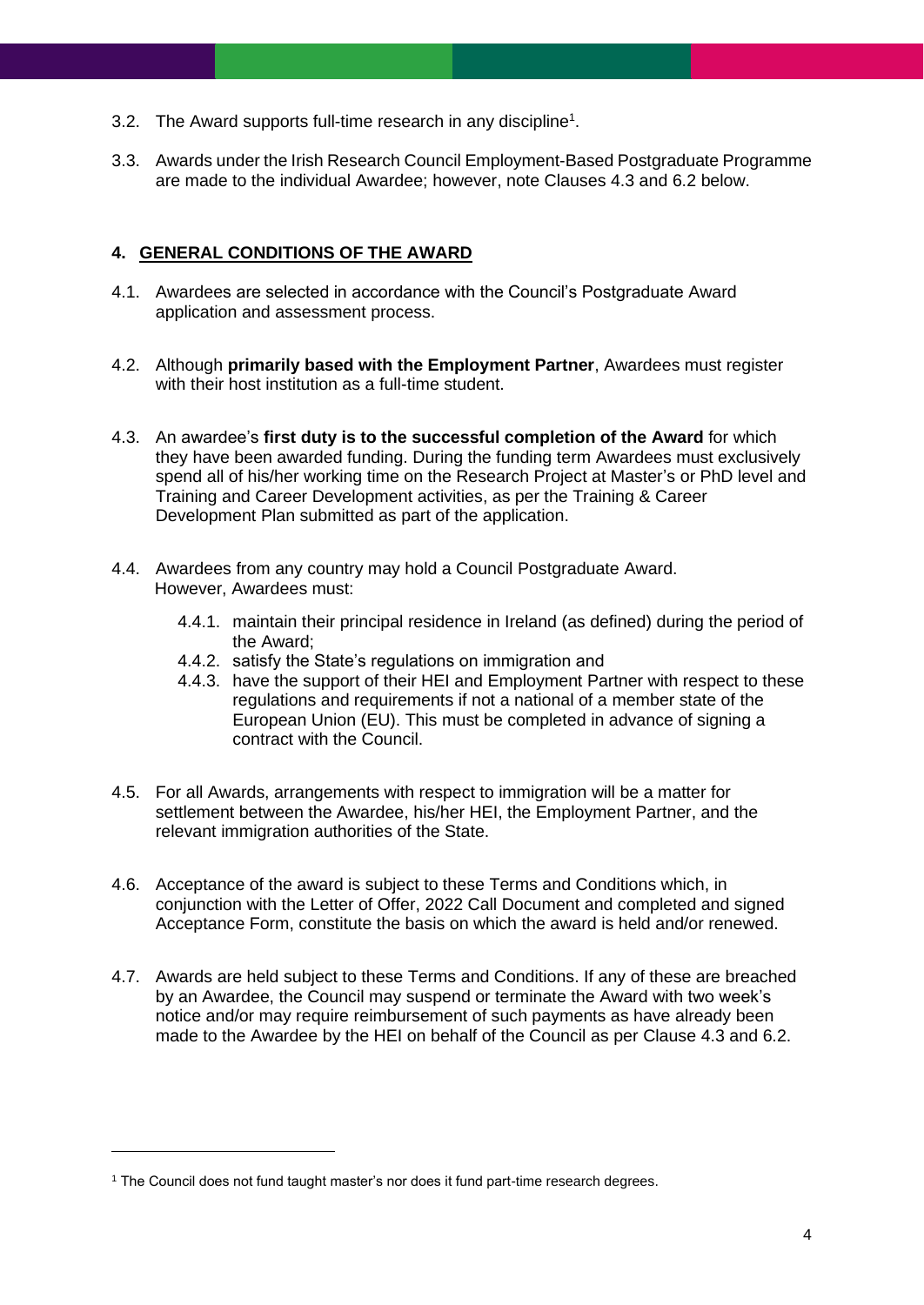- 4.8. Awardees are required to provide the Council with their ORCID identifier (ORCID iD)<sup>2</sup> for tracking of research outputs and long-term careers beyond the funding term. This will involve the awardee authorising the Council's access, via the online system, to their ORCID record for authenticating, displaying and other best practice guidelines.
- <span id="page-4-0"></span>4.9. The Council reserves the right to make amendments to these Terms and Conditions, which are applicable to all Employment-Based Postgraduate Programme awardees, without prior notice.

### **5. AWARD STRUCTURE**

#### **Value of Award**

- 5.1. The maximum value of the Employment-Based Programme Award, will be **€27,500 in any approved year** for the duration of the Award and will consist of the following:
	- 5.1.1. A contribution of **€18,500** to the employment of the Awardee;
	- 5.1.2. A contribution of up to a **maximum of €5,750** to Award fees (including non-EU Award fees). In the event of any differential between this contribution and the institutional fee, this must be paid by the Awardee and/or HEI and/or Employment Partner. Awardees who hold a fee waiver from their HEI, or where no fee is required, or where fees are paid in full or in part by a third party, must inform the Council and the appropriate offices in their HEI and will not be eligible for the fee portion of the Award.
	- 5.1.3. Eligible direct research support expenses to enable the Awardee to carry out the Research Project, including essential research supplies such as small consumables; books and journals; pay as you go access to national research infrastructure; software and hardware critical for the research - to be obtained in the first year of the award; archival research costs; conference travel and participation; generic and/or specialist disciplinary skills training; publishing and write-up costs of **€3,250** per annum. Only vouched expenses incurred in actually carrying out the Research Project will be funded. Please see appendix II for more guidance.
- 5.2. In addition to the maximum €27,500 per annum from the Council, there is a required contribution from the Employment Partner - note Clause 5.14 below.
- 5.3. The maximum that can be spent in any year of the Award is €27,500, plus any unspent balance of eligible direct research support expenses carried over from the previous year of the Award. Apart from this exception, funds may not be carried forward from one year to the next.
- 5.4. While the Award is made to the individual Awardee, the Award Fund is administered through the appropriate office within the host HEI.
- 5.5. No funds provided by the Council as part of the Award Fund may be used by the HEI to cover overhead or administrative costs.

<sup>2</sup> <https://orcid.org/>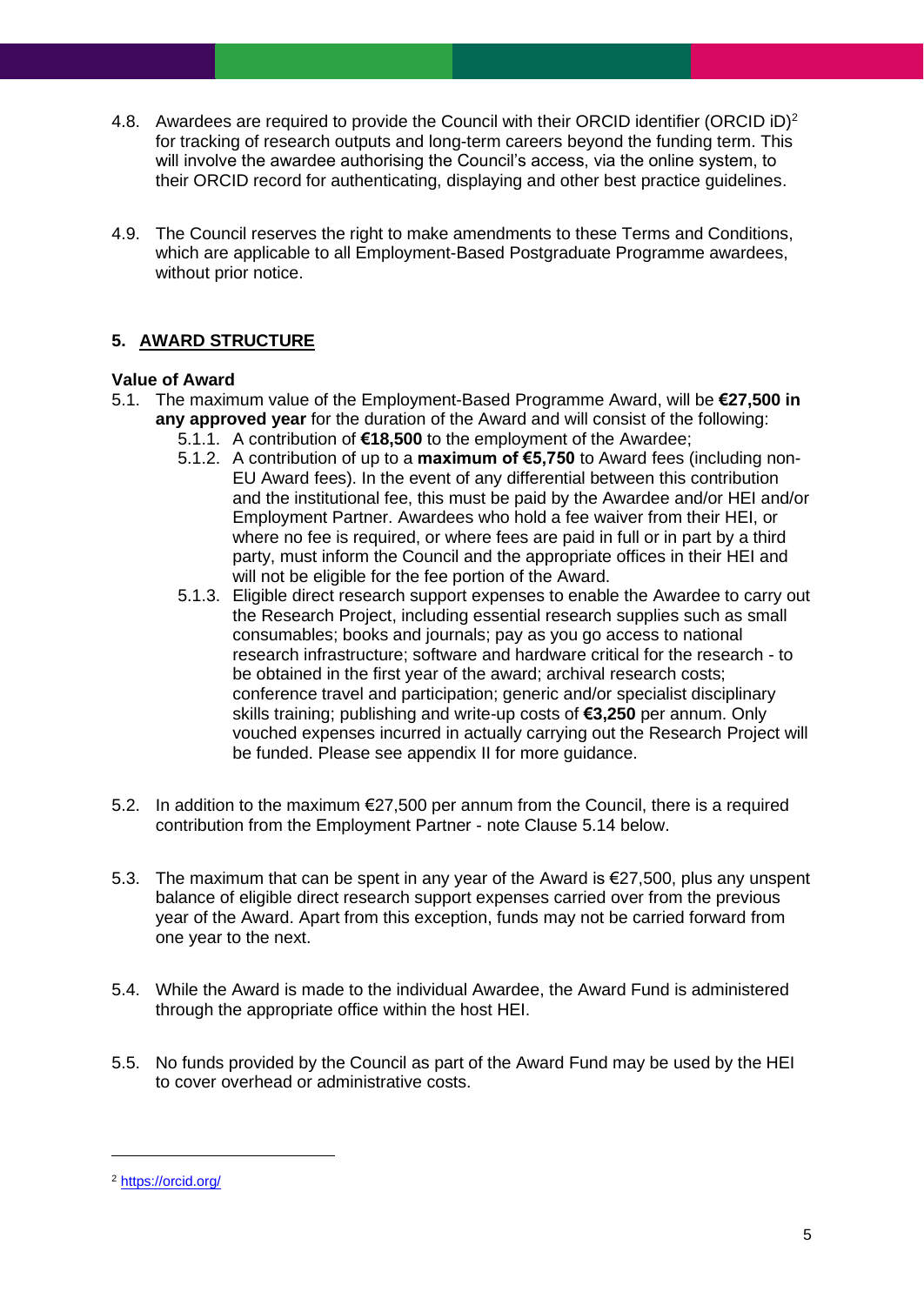- 5.6. Funding will be provided only for the Research Project as presented in the application form and, if any departures from this become apparent during the development of the Research Project, the consent of the Council must be sought.
- 5.7. Expenses that occur outside the Funding Term are not eligible under the Award.
- 5.8. The HEI will retain the eligible direct research support expenses portion of the Award Fund provided by the Council (up to a maximum of  $63.250$  per annum) and transfer the €18,500 per annum contribution towards the employment of the Awardee to the Employment Partner.
- 5.9. The HEI may retain the €5,750 per annum maximum contribution to the Award fees with agreement from the Employment Partner.

#### **Employment Partner Contribution**

- 5.10. Subject to Clause 5.11 the Employment Partner must employ the Awardee (either temporarily or permanently) for the duration of the award as a full-time employee on the normal terms and conditions for salaried employees.
- 5.11. Payments received by the Employment Partner from the HEI can only be used towards covering employment/salary costs, and HEI Award fees if these have been transferred from the HEI – see Clause 5.9.
- 5.12. A formal employment contract must be drawn up between the Employment Partner and the Awardee and agreed for the entire period of the award. Such an employment contract must:
	- 5.12.1. comply with all Irish employment laws and regulations;
	- 5.12.2. ensure that the Awardee's work tasks and time at the Employment Partner must be devoted exclusively to work associated with the Award only and thus be part of the Awardee's education, training and development; and
	- 5.12.3. not contain any restraint of trade or non-compete clauses limiting the possibility of employment elsewhere.
- 5.13. The Awardee's salary, exclusive of Award fees, will be negotiated between the Awardee and the Employment Partner and is inclusive of the Council's contribution of €18,500 to the employment of the Awardee. The net salary must not be less than €18,500, or the net salary for graduate entry to the Employment Partner, whichever is the greater.
- 5.14. The Employment Partner is required to contribute a **minimum of €9,000** per annum, which may be used to cover employment/salary costs, including Employer's PRSI, and as a contribution to cover the cost of expenses incurred by the Awardee e.g. as a result of travelling back and forth between the Employment Partner and the HEI. Part of this contribution may also be put towards additional research costs and/or the Awardee's Training and Career Development activities. The Awardee should not be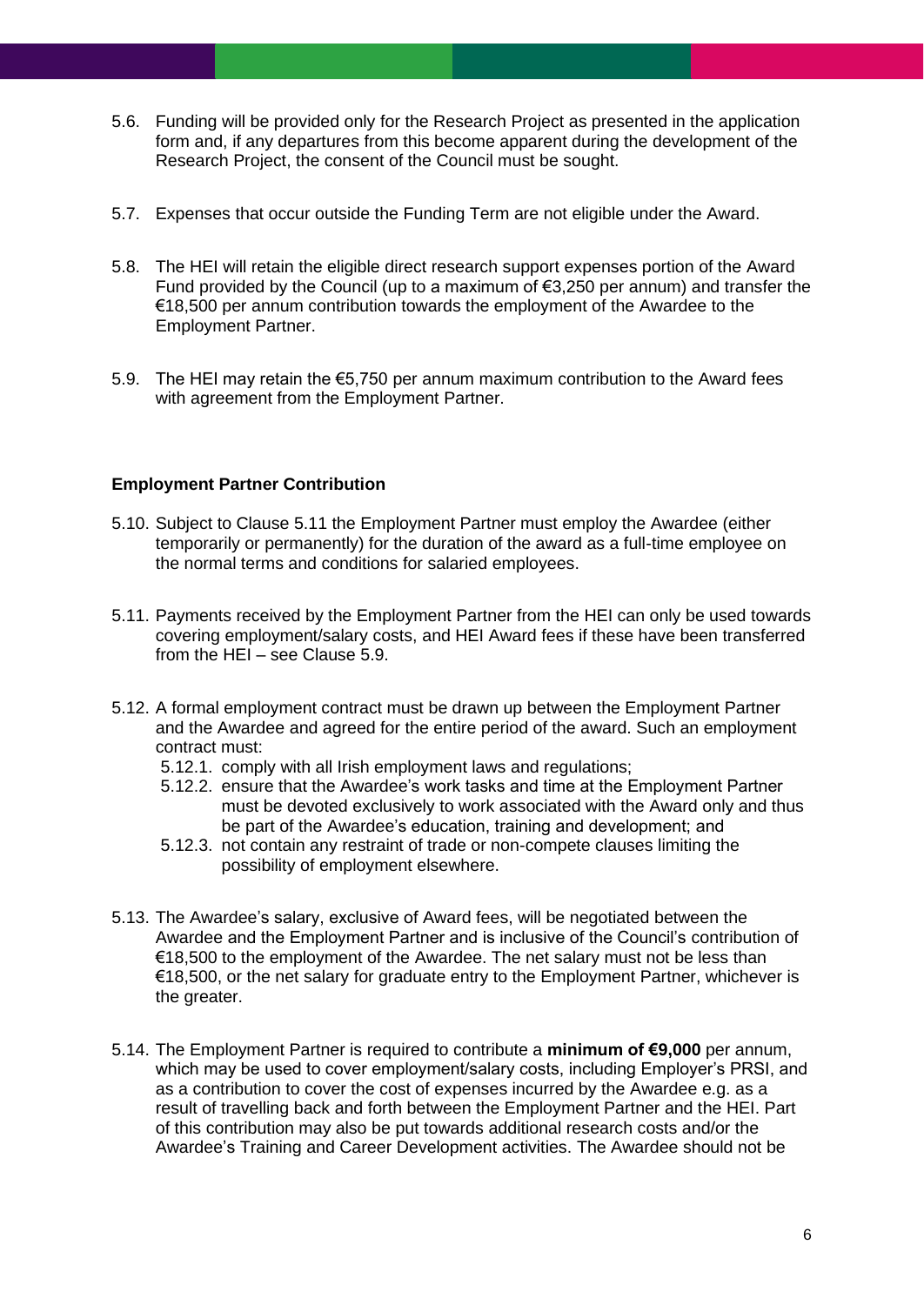out of pocket due to having to commute between the Employment Partner and the HEI.

- 5.15. Compliance with Irish laws and regulations on taxation will be a matter for resolution between the Awardee, the Employment Partner and the Irish Revenue Commissioners.
- 5.16. The Employment Partner will operate **PAYE/PRSI/USC withholding on the salary paid by it to the awardee** and the relevant tax must be remitted to the Revenue Commissioners in line with the normal payroll procedures.
- 5.17. For the avoidance of doubt, all sums payable by the HEI to the Employment Partner shall be deemed to be exclusive of any VAT eligible under the VAT Consolidation Act 2010 and associated regulations. For all Awards, arrangements with respect to VAT will be a matter for settlement between the HEI and the Employment Partner and the Council will not be liable for any such costs.
- 5.18. Where an Employment Partner on an application is also an existing or expired Employment Partner on this or a previous call of the Employment-Based Programme or an existing or expired Enterprise Partner on the Enterprise Partnership Scheme and has outstanding funds payable to the Council or has had significant periods of time (in the region of two months) where there have been overdue payments or reporting requirements, the Council may decline the organisation for participation in the current call or revoke new offers or awards.

#### <span id="page-6-0"></span>**6. RESPONSIBILITIES OF THE HOST ORGANISATIONS**

#### **Higher Education Institution (HEI)**

- 6.1. The understanding of the Council in processing an application under the scheme is that the HEI is satisfied that the chosen Employment Partner is appropriate to and suitable for the proposed research project.
- 6.2. The HEI must also accept full accountability for managing, monitoring and assuring the quality of all research work funded under the Award and management of the Award Fund.
- 6.3. The HEI must ensure an Academic Supervisor is appointed with responsibility for supporting and guiding the Awardee and ensuring the academic quality of the research fully meets the academic requirements of the award of a postgraduate degree. This Supervisor would normally be a Principal Investigator, or other suitably qualified person.
- 6.4. The HEI is responsible for providing the in-house facilities and access to the equipment needed for the Awardee to carry out the Research Project, ensuring that all items of equipment and materials provided for the Award are adequately maintained and are accessible on reasonable terms and conditions as they are to other researchers.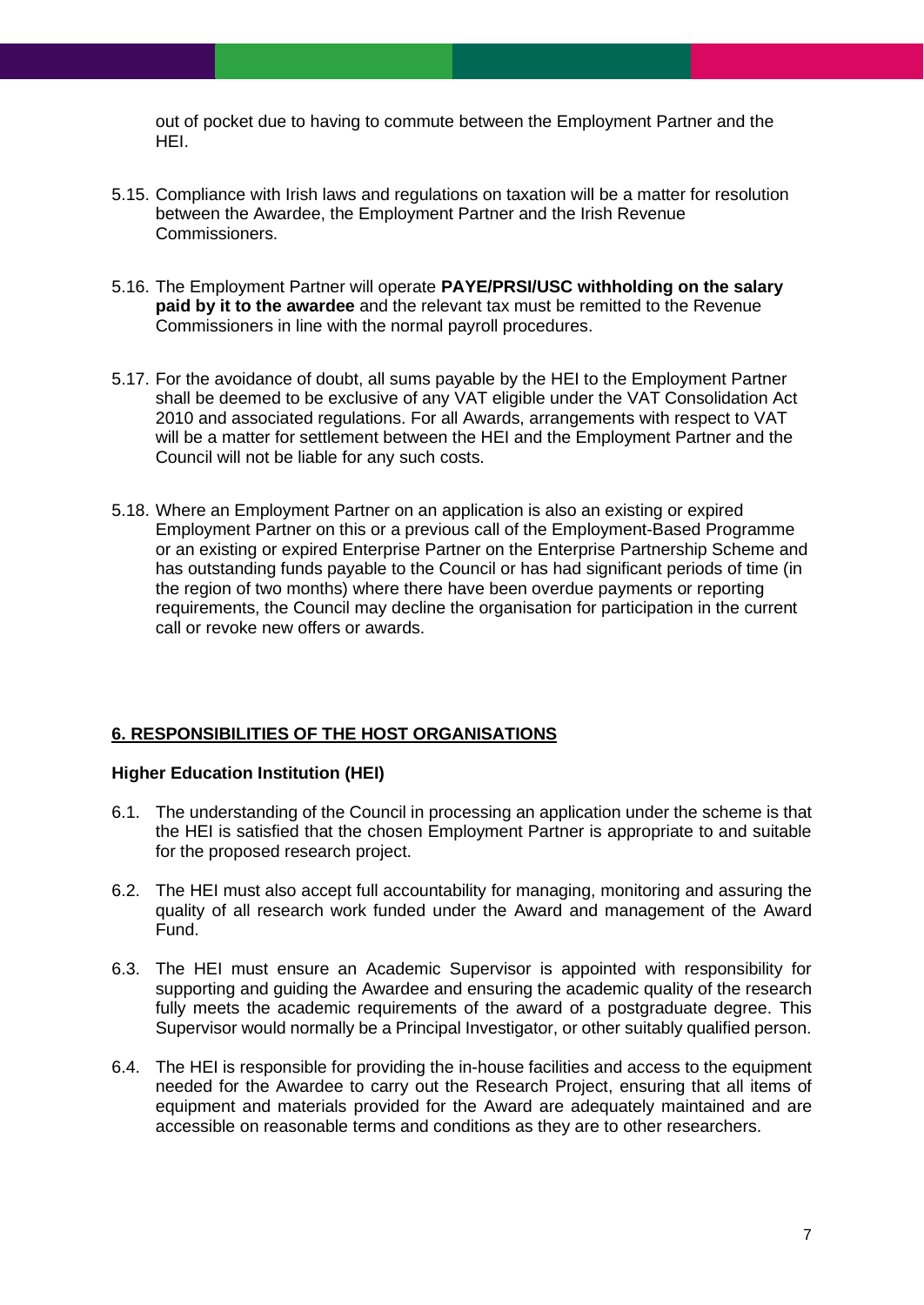6.5. The HEI must obtain and comply with all necessary and statutory permissions laid down by local and national authorities in relation to protecting the environment, preventing pollution and ensuring wider societal health and safety protection.

#### **Employment Partner**

- 6.6. The Employment Partner must:
	- 6.6.1. have the capacity to provide professional guidance and to provide access to experimental facilities or data if required.
	- 6.6.2. have a professional working environment capable of supporting the Research Project.
	- 6.6.3. nominate an Employment Mentor to work with the Awardee and her/his Academic Supervisor. This Employment Mentor must be capable of mentoring the Awardee with regard to the Employment Partner's related aspects of the Research Project and contribute to the Awardee's professional development in the employment environment. Regular contact should be maintained between the Employment Mentor, the Awardee, and the Academic Supervisor throughout the duration of the Award.
	- 6.6.4. ensure that the Research Project is embedded in the Employment Partner's organisation.
	- 6.6.5. be in a position to financially support the Employment Partners contribution to the Research Project for the full agreed Funding Term of the Award.
	- 6.6.6. along with the HEI, accept full accountability for the management and monitoring the Research Project.
	- 6.6.7. obtain all necessary permissions prescribed by local and/or national authorities and comply with all requirements of such permissions together with all statutory requirements which may be necessary, to include but without prejudice to the generality of the foregoing: the protection of the environment, the prevention of pollution and ensuring wider societal health and safety protection.

#### <span id="page-7-0"></span>**7. LOCATION OF THE AWARD**

#### 7.1. **Awardees must be primarily based with the Employment Partner**

- 7.2. Awards must be affiliated to an eligible HEI as defined in Clause 1.6.
- 7.3. The Awardee must spend the minimum period of time in the host HEI that is necessary to meet the requirements to successfully complete their postgraduate research qualification. This time should be planned and agreed by the Awardee, the host institution and the Employment Mentor
- 7.4. Time spent in the host HEI should include (but is not limited to):
	- 7.4.1. Structured coursework; and
	- 7.4.2. Research Project requirements (where, for example, access to equipment is not available in the Employment Partner); and
	- 7.4.3. Training and Career Development activities.
- 7.5. The Council requires Awardees to have regular contact with both Employment Mentors and Academic Supervisors. Primary Academic Supervisors must be based at the same Higher Education Institution (HEI) to which the Awardee is affiliated.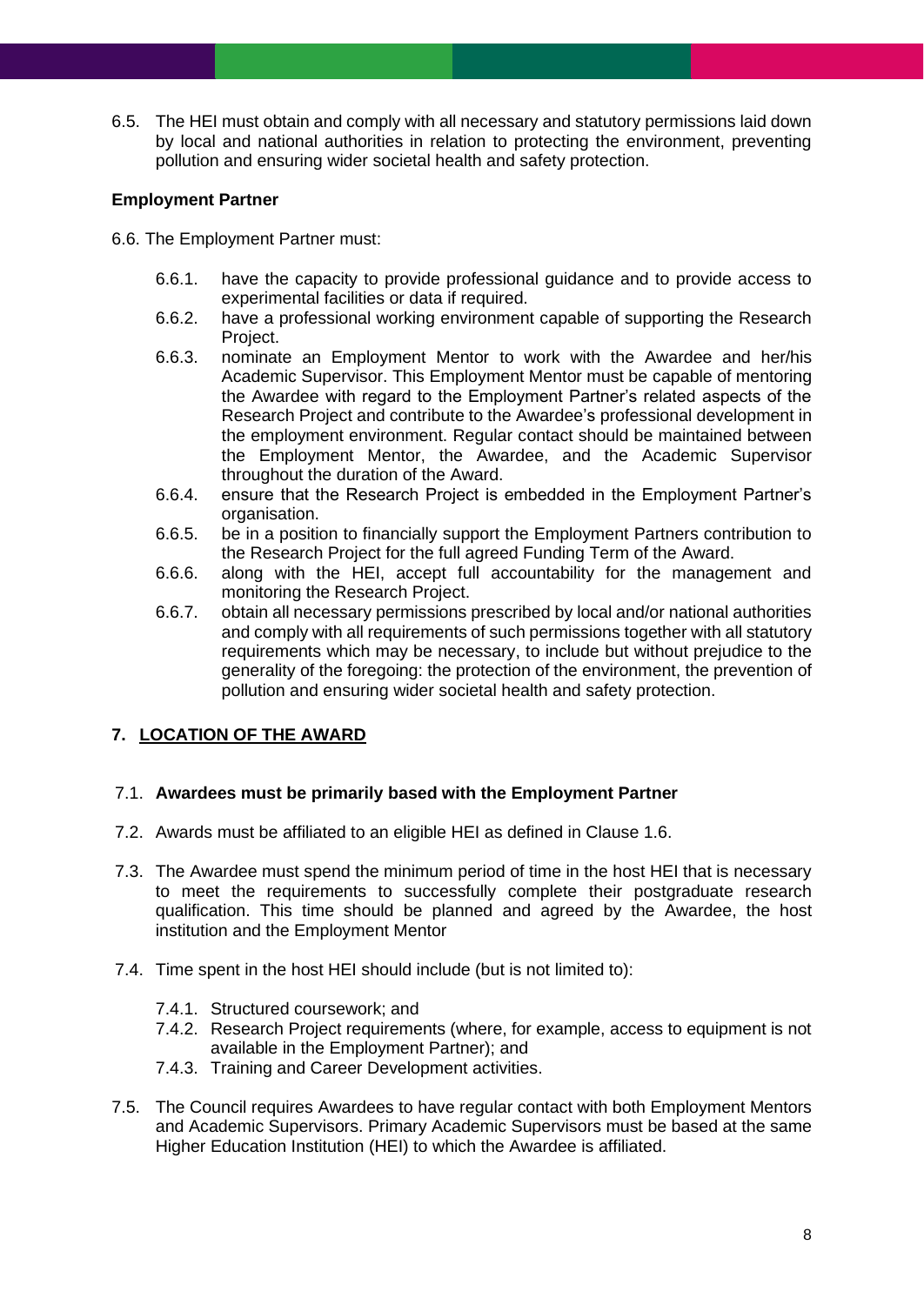- 7.6. The Awardee, Employment Mentor and Academic Supervisor are required to create a Training and Career Development Plan as a method for developing a comprehensive work plan for the life of the Award and with a view to a viable career beyond the Award period. A record must be kept of Training and Career Development activities completed by the Awardee and these must be reported in progress reports submitted to the Council.
- 7.7. While the Council expects Awardees to complete their research affiliated to the host HEI originally proposed, the Council recognises that exceptional circumstances may call for a change of HEI. In this case, the Awardee and the proposed new Mentor/Supervisor and HEI (Department/School) must write to the Council stating the case for the change. The Council will examine the submission on its merits and respond with a decision on whether funding will continue in the new circumstances.

#### <span id="page-8-0"></span>**8. ADDITIONAL DUTIES OUTSIDE THE REMIT OF THE AWARD**

- 8.1. An Awardee's **first duty is to the successful completion of the Award** for which s/he has been awarded Council funding.
- 8.2. The first year of the Award should be devoted exclusively to the development of the Research Project and the Training and Career Development Plan<sup>3</sup>.
- 8.3. Teaching is an essential means for the structuring and dissemination of knowledge and should be considered valuable within the Awardee's career. The Council therefore allows Awardees to undertake such additional duties (e.g. teaching duties, supervision, education provision and support activities), provided the Awardee meets the following conditions:
	- 8.3.1. The Awardee obtains prior approval from their Employment Mentor and Academic Supervisor and retains a record of same;
	- 8.3.2. The additional duties are not excessive (do not exceed a total 50 hours per academic term) and do not adversely affect researchers, particularly at the beginning of their careers, in the carrying out of their research activities;
	- 8.3.3. The additional duties are relevant to the research funded by the Award and consistent with the Training and Career Development plan agreed by the awardee and their supervisor.
- 8.4. The HEI and Employment Partner must keep and hold records and approvals of additional duties by Awardees and should ensure that they are taken into account in relevant evaluation/appraisal systems and contribute to the professional development of the Awardee.
- 8.5. Suitable training should be provided for teaching activities as part of the professional development of Awardees.
- 8.6. The Council will monitor teaching and other such agreements as part of its progress reporting mechanisms.

<sup>&</sup>lt;sup>3</sup> An exception to this may be made for Awardees on a structured degree programme where part of the course curriculum involves teaching in the first year of the degree. Provision of documented evidence of this requirement will be required if an exception is to be requested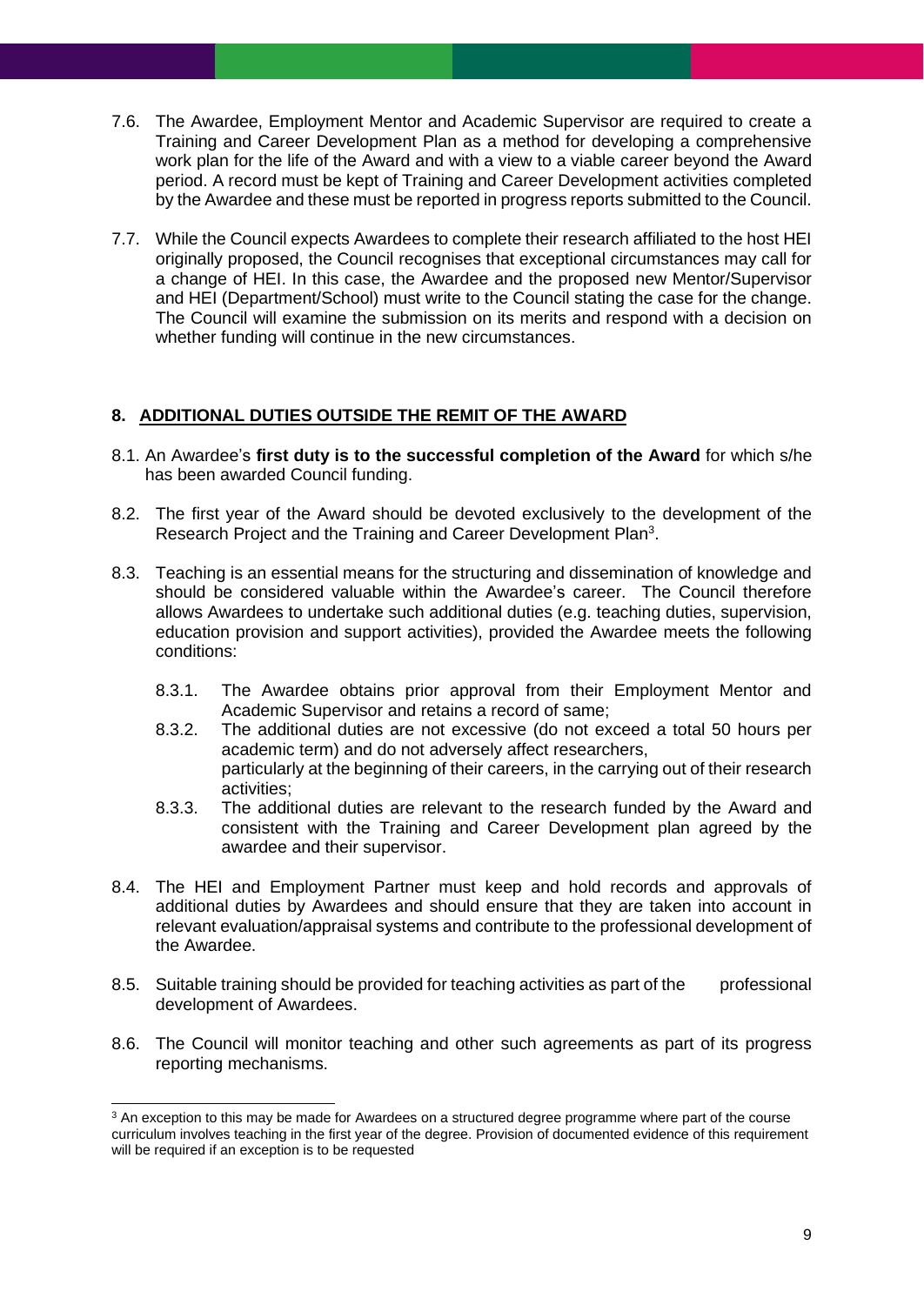- 8.7. Contractual and remuneration matters in respect of additional/other duties are a matter for agreement between the Awardee, the Employment Partner and the HEI. Any such payments for relevant duties will not affect the Awardee's total amount of award. Compliance with Irish laws and regulations on taxation will be a matter for the awardee, the HEI or Employment Partner and the Office of the Revenue Commissioners.
- 8.8. Awardees may be required to participate in research events organised by the Employment Partner.
- <span id="page-9-0"></span>8.9. The Council may require the Awardee to attend such events or meetings as are arranged by the Council.

#### **9. ADDITIONAL AWARDS**

- 9.1. The Award is not intended to substitute for or to augment funds available under programmatic research actions, such as research project grants funded by national agencies. It may be held in conjunction with other externally funded travel bursaries, equipment grants, or awards provided that:
	- 9.1.1. should the Awardee apply for further funding to another source, they will state as part of that application (whether or not they are required to do so) that they hold a Council Postgraduate Award and will notify the Council prior to submitting the application;
	- 9.1.2. the value of other funding is not more than  $€18,500$  in any given year during the Funding Term. However, the Council recognises that, from time to time, awards which exceed this limit may independently recognise the outstanding merit of an awardee during the term of the Award. In such circumstances, Awardees are advised that in *exceptional cases*, and then only on a case-bycase basis, they may hold such major personal awards in conjunction with the funding provided by the Council under this Scheme. The acceptance of such further awards during the Funding Term of the Award is subject to the *prior* approval of the Council;
	- 9.1.3. Awardees who have other sources of funding (other than through paid employment) such as travel grants, etc., must inform the appropriate offices in their HEI and the Council about the amount and source of the funding in writing. This information must also be recorded in the required progress reports. This applies to research funding received before or during the Funding Term;
	- 9.1.4. the other funders agree that the Council Award can be held alongside theirs. The Council will not involve itself in the decisions of other funding agencies/local authorities in this regard.
- <span id="page-9-1"></span>9.2. Tax issues which may arise from such bursaries or awards are of concern to the individual Awardee and not the Council or the HEI or Employment Partner.

#### **10. KNOWLEDGE TRANSFER**

10.1. The Council encourages the commercialisation of research output as outlined in the [National IP Protocol 2019.](https://www.knowledgetransferireland.com/Reports-Publications/Ireland-s-National-IP-Protocol-2019-.pdf)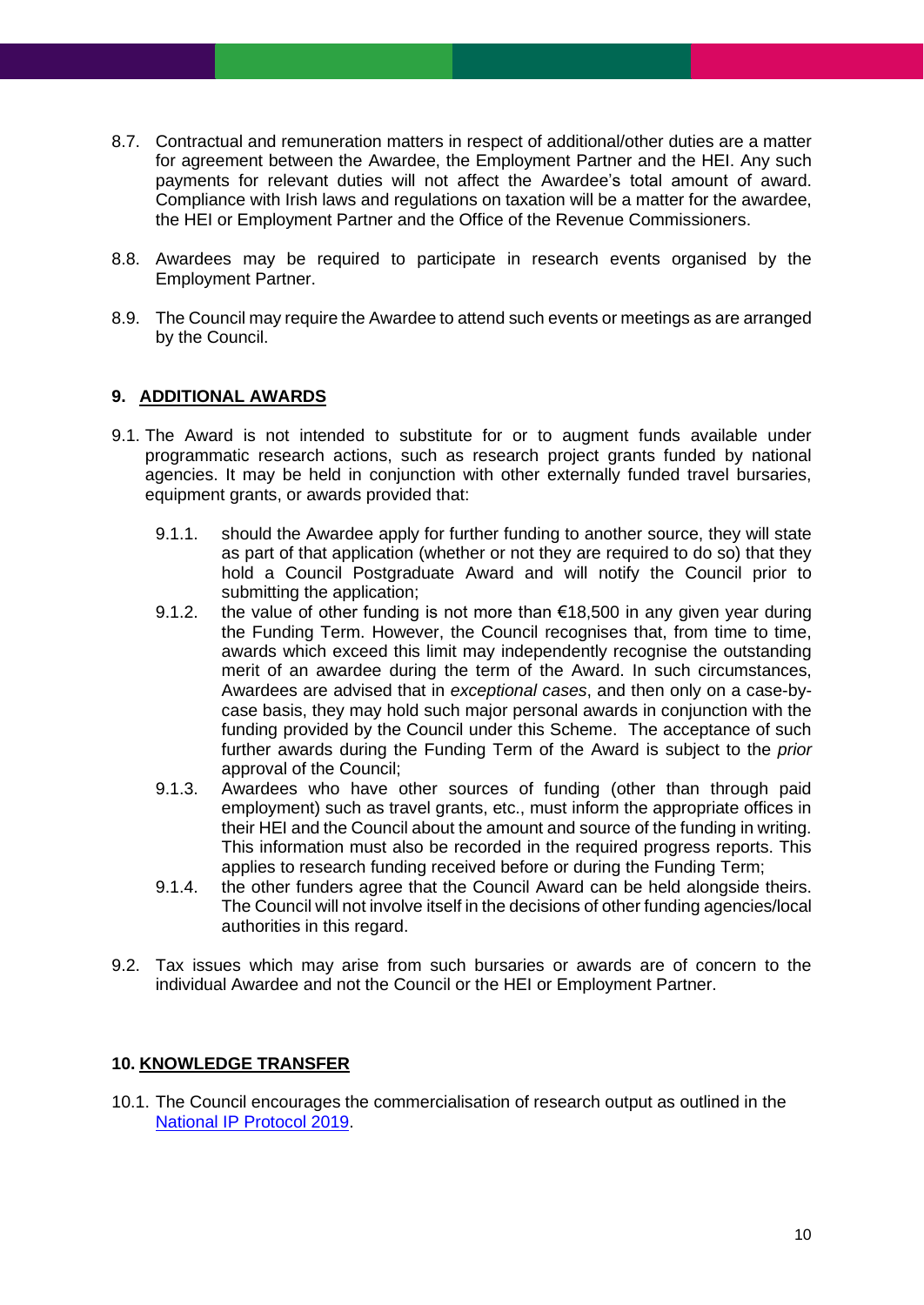- 10.2. The HEI and Employment Partner must establish rules and procedures for protecting and managing any IP arising during the award. These rules and procedures must be in accordance with national guidelines.
- 10.3. By way of employing the Awardee, the Employment Partner is entitled to own Foreground Intellectual Property (Foreground IP<sup>4</sup>) generated by the Awardee during the course of the Research Project.
- 10.4. Should there be any contribution to Foreground IP by persons within the HEI other than the Awardee, the Employment Partner is granted the option to negotiate rights to that contributing IP with the HEI, such rights to be licensed on preferential terms, where the HEI is free to do so.
- 10.5. The Council requires that background IP is captured clearly by the HEI and the Employment Partner prior to initiation of the project, so that there is clarity on who has access to background IP and declarations made on basis of same. Good practice through the maintenance of notebooks and records must be adhered to.
- 10.6. The Council does not make any claim to Intellectual Property arising from the Award.
- 10.7. A Research Agreement (including reference to intellectual property rights and confidentiality) must be in place between the Employment Partner and the HEI before the Award can commence. The terms of any such agreement must not conflict with those outlined in this document.
	- 10.7.1. A suggested outline for the Research Agreement can be found on the call [webpage.](https://research.ie/funding/ebp/)
	- 10.7.2. A copy of the Research Agreement signed by the HEI, the Employment Partner and the Awardee must be forwarded to the Council before the Award commences.
	- 10.7.3. When a **potential or perceived conflict of interest**<sup>5</sup> arises between any participant, this must be disclosed in the application.
	- 10.7.4. The research agreement must comply with the relevant provisions of the effective collaboration provisions in the European Commission's *[Framework for](https://eur-lex.europa.eu/legal-content/EN/TXT/PDF/?uri=CELEX:52014XC0627(01)&from=GA)*  [State aid for research and development and innovation](https://eur-lex.europa.eu/legal-content/EN/TXT/PDF/?uri=CELEX:52014XC0627(01)&from=GA) (2014/C 198/01)<sup>6</sup>.

#### <span id="page-10-0"></span>**11. OPEN ACCESS POLICY**

11.1. The Council has established and will promote the following policy relating to the placement of research publications and outputs in Open Access Repositories. (It is accepted that there will be recognised instances in which the following might not be

<sup>4</sup> Foreground Intellectual Property shall mean Intellectual Property created by a Party in the course of the Research Project and all rights therein.

<sup>5</sup> A conflict of interest arises when an individual holds a direct or indirect personal interest which, in the opinion of a reasonably-informed and well-advised person, is sufficient to call into question the independence, impartiality<br>and objectivity that the individual is obliged to exercise in the performance of his/her duties. Conflicts o may be financial, non-financial or both.

<sup>&</sup>lt;sup>6</sup> The project must have the characteristics of an 'effective collaboration' as set out in paragraph 27 of the<br>European Commission's <u>Framework for State aid for research and development and innovation</u> (2014/C 198/01) (the "Framework") and satisfy one of the conditions set out in paragraphs 28 and 29 (as appropriate) of the Framework. Further details around this obligation will be provided in the letter of offer and in separate correspondence, as necessary, prior to the commencement of the award.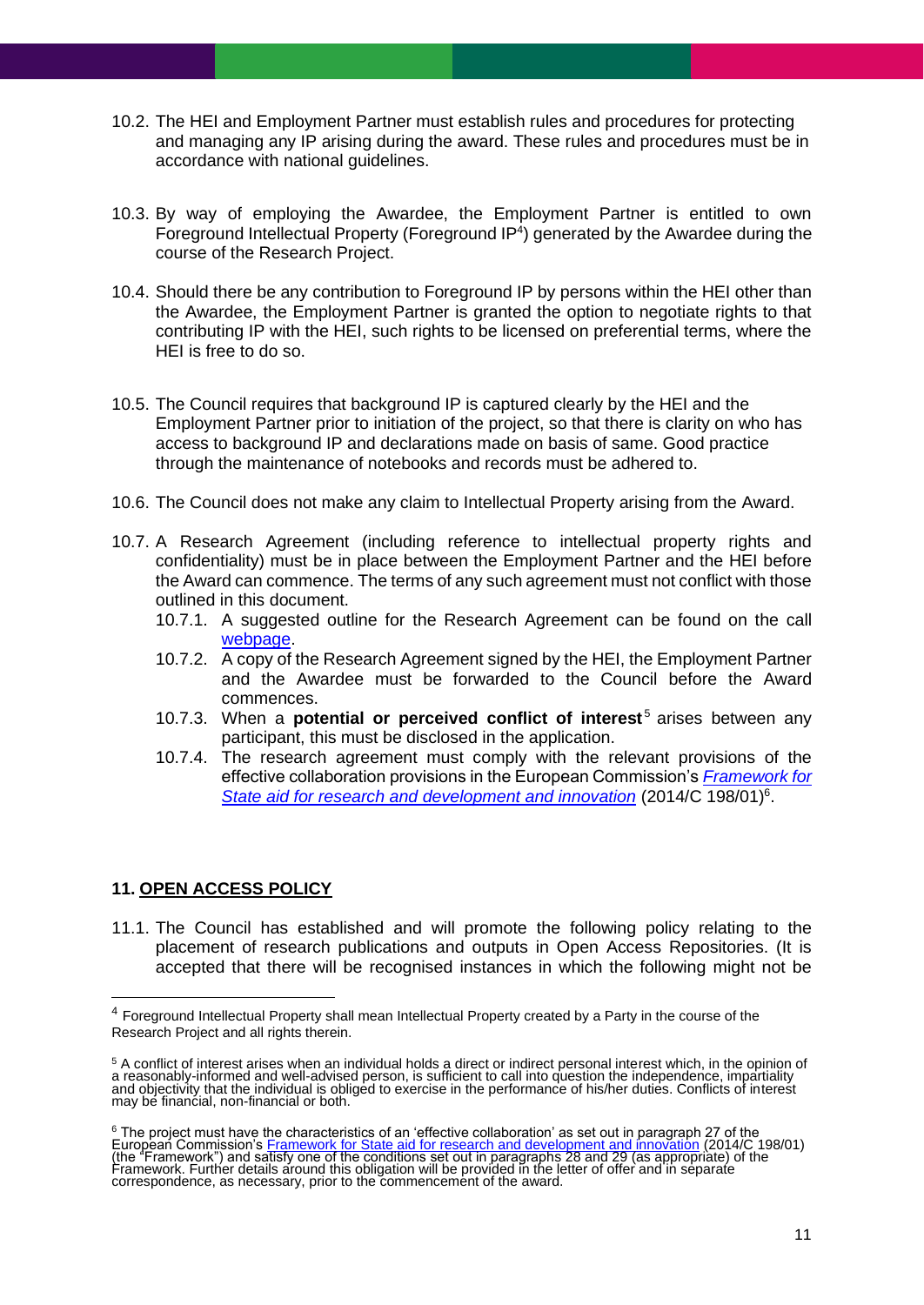feasible – in this instance the Awardee should contact their Employment Mentor and Academic Supervisor for advice):

- 11.1.1. All Awardees must lodge their publications and other research outputs, resulting in whole or in part from Council-funded research, in an Open Access Repository and should make such publications publicly discoverable, openly accessible and re-usable as soon as is possible.
- 11.1.2. All peer-reviewed journal articles and conference publications should be deposited as soon as possible, ideally at the time of acceptance by the journal/conference and no later than the date of formal publication.
- 11.1.3. Other research outputs such as monographs, books, book chapters, research theses and reports should be deposited where possible.
- 11.1.4. The repository should ideally be a local institutional repository to which the appropriate rights must be granted to replicate to other repositories. However, suitable repositories are those, both local and other, that provide free public access to, and make provision for long-term preservation of, published research findings.
- 11.1.5. Repositories should release the metadata immediately upon deposit. Open Access to the full text paper should be made immediately upon deposit or once access restrictions, as required by certain publishers, have expired.
- 11.1.6. Awardees should agree terms of deposit with publishers. Clarity should be sought on copyright, licensing and embargo policies and agreed policies with publishers must be respected. Access restrictions to full text articles may be applied as required by certain publishers. However, these restrictions should not normally exceed six months after publication for scientific, technical and health science research publications and twelve months for arts, humanities and social sciences research outputs. The Council recognises that this may not be a feasible option in all cases, and in such a case, an expected embargo of up to 24 months may be facilitated in the arts, humanities and social sciences, but this will be subject to on-going review.

<span id="page-11-0"></span>More information on the Open Access Policy is available on the Council's website at [http://www.research.ie/aboutus/open-access.](http://www.research.ie/aboutus/open-access)

#### **12. ETHICAL APPROVAL**

- 12.1. The Council is committed to the maintenance of high ethical standards in the research that it funds through this Award.
- 12.2. The HEI must have in place clear ethical guidelines and assurance procedures designed to manage research under its direction.
- 12.3. All Awardees are required to give careful consideration to ethical issues which may arise in the course of their research.
- 12.4. If ethical issues arise in their research, Awardees are required to submit a written statement to the Council to the effect that full consideration has been given to the ethical implications of the research proposal.
- 12.5. This statement must further demonstrate the Awardee's proposed resolution of the ethical issues arising.
- 12.6. Where an Awardee's research proposal requires approval by the HEI or organisational ethics committee, or the equivalent body in her/his Employment Partner (as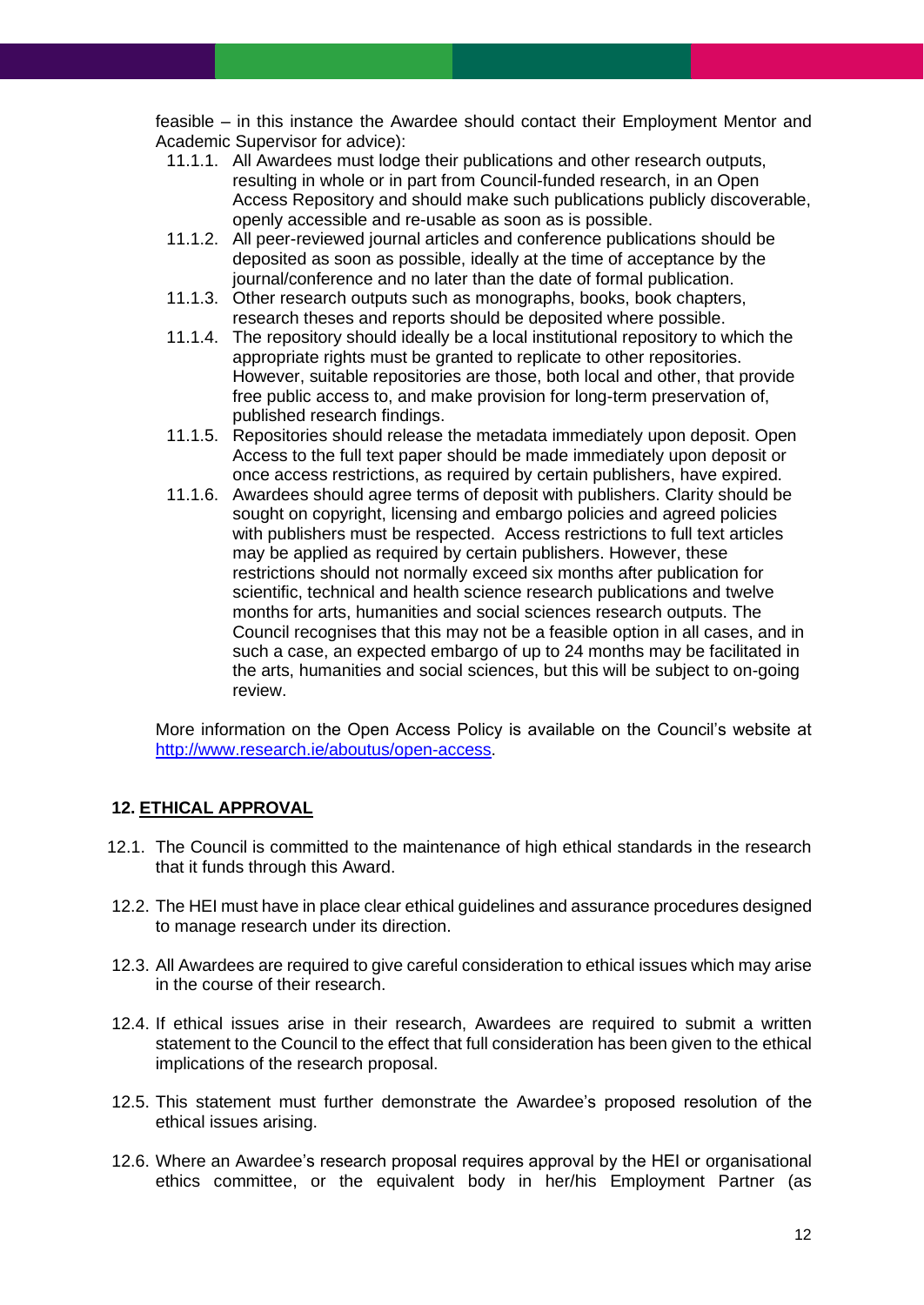appropriate), written evidence of such ethical approval is required by the Council before the Award can commence. Where there is a delay to providing this evidence, consent must be sought from the Council before the Research Project may commence. The Awardee must not commence any activities for which ethical approval is required.

- 12.7. Awardees should adhere to the recognised ethical practices and fundamental ethical principles appropriate to their discipline(s) as well as to ethical standards as documented in the different national, sectorial or institutional Codes of Ethics.
- 12.8. The HEI, Employment Partner and Awardee must make sure that their research complies with all national and international regulation requirements governing the use of sensitive materials or processes, for example (and not intended to be a complete list): radioactive isotopes, ionising radiation, laboratory animals or other animals, pathogenic organisms, genetically manipulated organisms, toxic and hazardous substances and research on human subjects and human embryos.
- <span id="page-12-0"></span>12.9. If access to archival material in private custodianship, or archival material with restricted access is required for the project, written evidence of appropriate permission to consult such material must be furnished to the Council.

#### **13. SEX/GENDER DIMENSION**

- 13.1. All Scholars are required to give careful consideration to any sex/gender dimensions which may arise in the course of their research.
- <span id="page-12-1"></span>13.2. Where the Scholar is involved in the organisation of conference, networking or dissemination panels, due regard should be given to gender balance within any such panel.

#### **14. RESEARCH INTEGRITY**

14.1. The Employment Partner and HEI must ensure that the highest quality of research conduct is maintained. The Employment Partner and HEI must ensure that there are formal, fair and effective processes in place for the investigation of allegations of research misconduct (e.g. plagiarism, falsification or fabrication of data, improper data selection, misuse of research funds) when they arise. The systems must be clearly publicised, together with agreed procedures for investigating allegations of research misconduct. These processes, together with the agreed procedures for investigating allegations of research misconduct, must be transparent and clearly publicised. The systems in place to manage research misconduct should also align with the basic principles that underpin all research integrity and good practice as outlined in the national policy statement on Ensuring Research Integrity in Ireland<sup>7</sup> and the European Code of Conduct for Research Integrity<sup>8</sup>. The Employment Partner and HEI are required to report to the Council all findings of any proven case of research misconduct arising from a Council-funded research project.

<sup>7</sup> <http://research.ie/resources/publications/research-integrity-national-forum/>

<sup>8</sup> [https://ec.europa.eu/research/participants/data/ref/h2020/other/hi/h2020-ethics\\_code-of-conduct\\_en.pdf](https://ec.europa.eu/research/participants/data/ref/h2020/other/hi/h2020-ethics_code-of-conduct_en.pdf)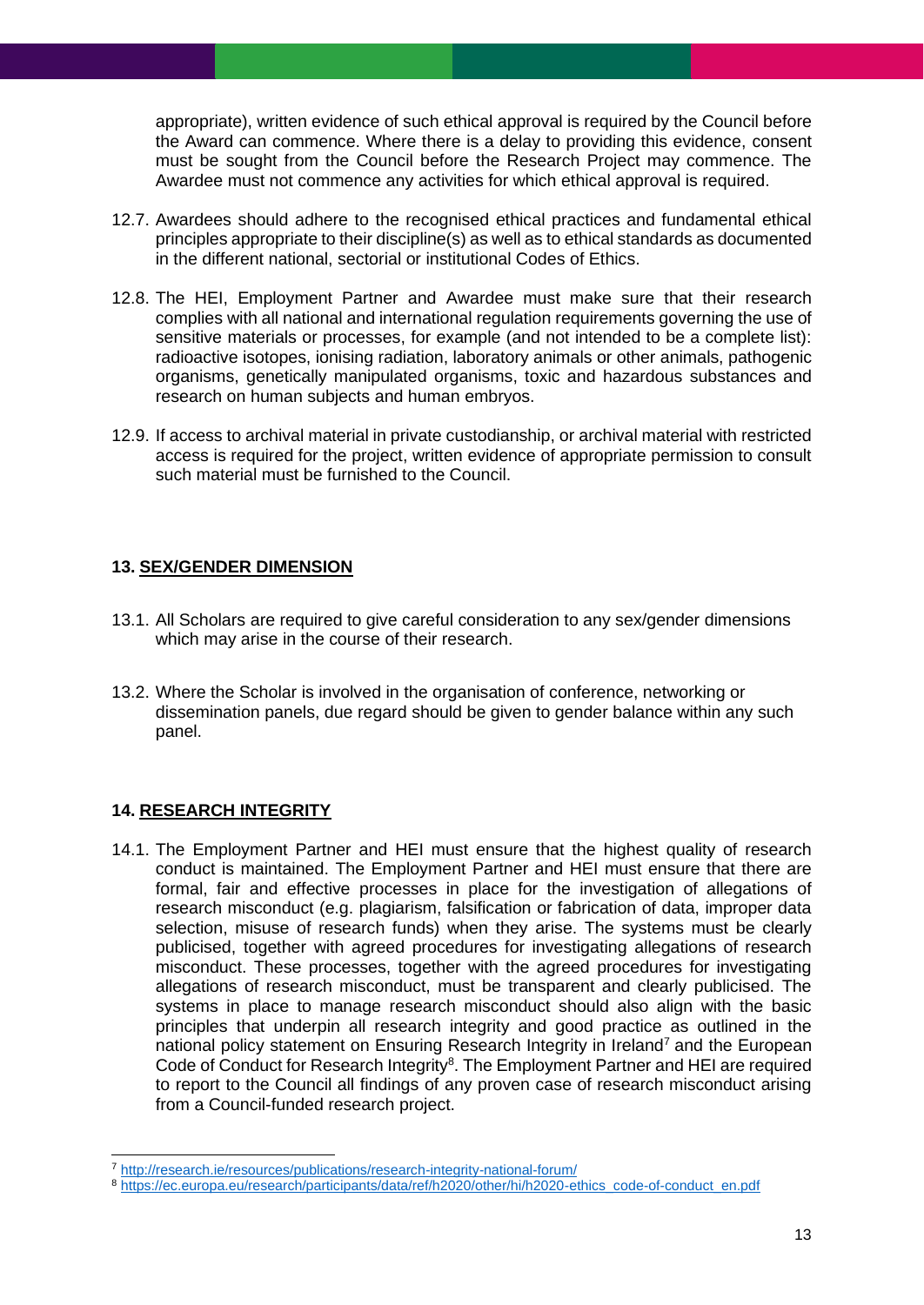14.2. The Council reserves the right to check applications for plagiarism and excessive duplication. Where this is deemed to be the case by the Council, applications will be deemed ineligible, award offers will be withdrawn, or active awards will be terminated with two weeks notice. Plagiarism is the appropriation of another person's ideas, processes, results, or words without giving appropriate credit. It will be deemed that excessive duplication has arisen when significant portions of multiple applications to the Council or any funding agency are similar or identical in content.

#### <span id="page-13-0"></span>**15. QUALITY ASSURANCE**

- 15.1. The HEI is responsible for the local implementation of the Quality & Qualifications Ireland/Irish Universities Quality Board National Guidelines of Good Practice in the Organisation of PhD Programmes in Irish Universities and for endorsing the appointment of a principal Academic Supervisor to support and guide the Awardee's work, to provide initial induction and to administer the Awardee's fund on his/her behalf.
- <span id="page-13-1"></span>15.2. The Awardee must be familiar with national guidelines such as the Irish Universities Quality Board's *Good Practice in the Organisation of PhD Programmes in Irish Higher Education* and the Higher Education & Training Award Council's *Research Degree Programme Policy and Criteria (2010)<sup>9</sup> .*

#### **16. ACKNOWLEDGEMENT OF COUNCIL AWARD SUPPORT**

- 16.1. The awardee, academic supervisor, employment mentor and the host institution must comply with the Irish Research Council's [Requirements for Acknowledgement of](https://research.ie/assets/uploads/2017/05/Requirements-for-acknowledgement-of-Irish-Research-Council-support-UPDATE.pdf)  [Funding](https://research.ie/assets/uploads/2017/05/Requirements-for-acknowledgement-of-Irish-Research-Council-support-UPDATE.pdf) policy at all times.
- 16.2. All proposed publications arising from the Research Project must have the approval of the Employment Mentor and the Academic Supervisor prior to publication.
- 16.3. All publicity, including public lectures, interviews, email signatures, letterheads, office signs, publications, monographs, print materials, online materials, press releases, television and radio advertisements, websites, film, video and audio recordings associated with or arising from the research undertaken by the Awardee while in receipt of a Council Award must contain acknowledgement of funding received from the Council, its Strategic Funding Partner if relevant and Employment Partner. Where possible, the Council logo should always be included in any such acknowledgement. (The logo is available to download from the Council website.)
- 16.4. All publicity (as listed above) must also contain acknowledgement of funding received from the Employment Partner unless otherwise requested.
- 16.5. All parties must comply with confidentiality as outlined in the Research Agreement.
- 16.6. Notwithstanding the requirement to report on all publicity or achievements through progress reporting, Awardees are also required to notify the Council in advance of their participation in any significant events, including receipt of an award or medal, public dissemination of the Awardee's research, or media coverage of same. Advance notification should be made by emailing [schemes@research.ie.](mailto:schemes@research.ie)

<sup>9</sup> Available at<http://www.qqi.ie/>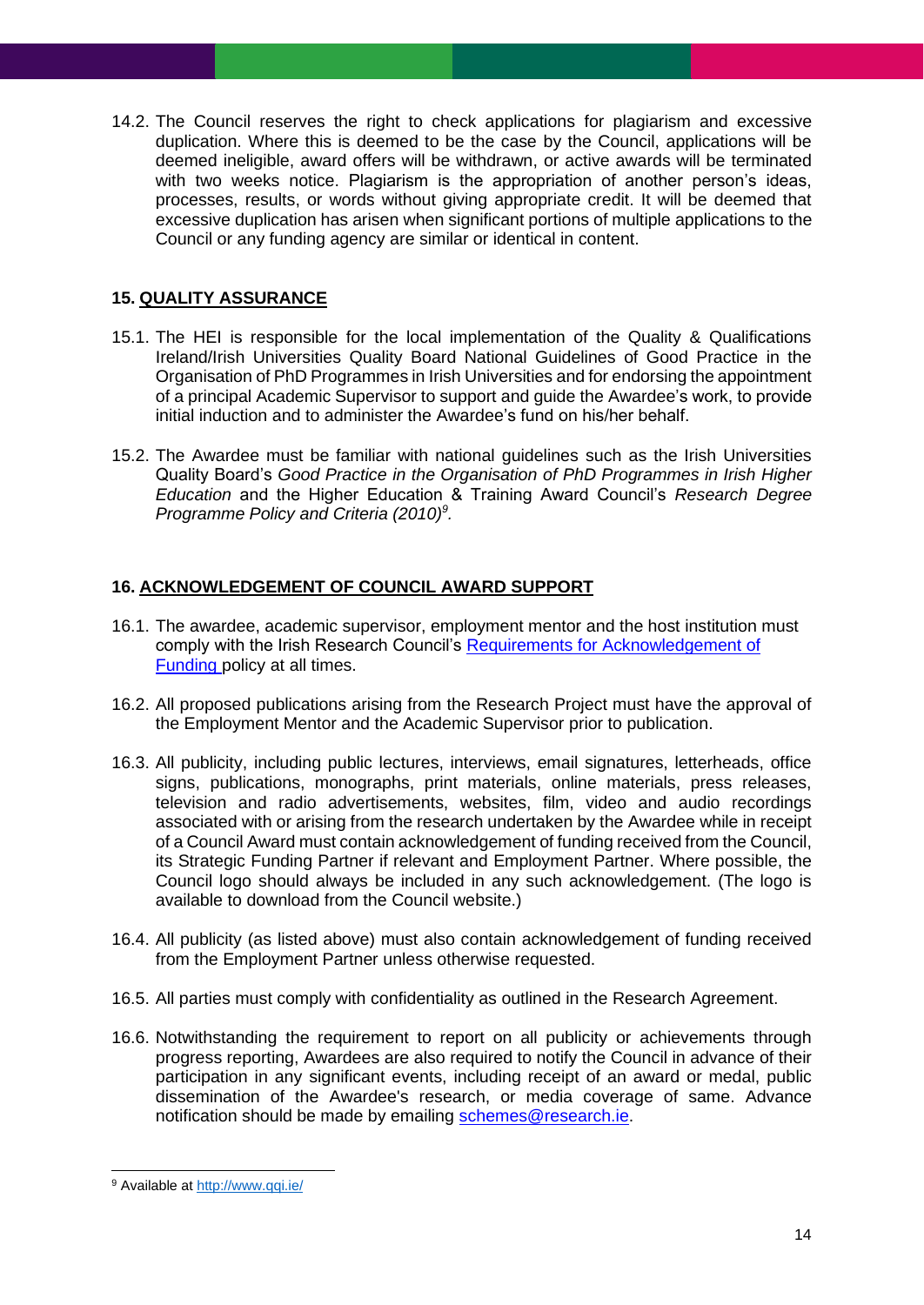#### <span id="page-14-0"></span>**17. FINANCE**

- 17.1. Subject to the compliance of the Awardee, HEI and Employment Partner with these Terms and Conditions and to the receipt by the Council of satisfactory reports on the progress of the Award, the Award will be paid to the Awardee's HEI, quarterly in advance, with the first instalment to be made as soon as the Award commences.
- 17.2. All amounts payable in respect of the award of postgraduate Awards are made directly to the Awardee's HEI. The Council does not transfer any monies directly to the Awardee or the Employment Partner.
- 17.3. The HEI will then co-ordinate the payment of the award to the Employment Partner. It is the responsibility of the Awardee and Employment Partner to contact the relevant Postgraduate Grants office at the HEI with regard to administration at the HEI level funding
- 17.4. The Awardee, in collaboration with their Academic Supervisor and Employment Mentor, is responsible for appropriate financial planning and spending under Clause 5.4 during the Funding Term of the Award.
- 17.5. Payment of a Postgraduate Award is wholly subject to the continued receipt of funding by the Council from the Department of Further and Higher Education, Research, Innovation and Science, and the Strategic Funding Partner (where relevant). In the event of such funding being reduced or discontinued, neither the Department of Further and Higher Education, Research, Innovation and Science, the Strategic Funding Partner, nor the Council will be under any liability to provide funding or to compensate an Awardee for any reduction or cessation of such funding.

#### <span id="page-14-1"></span>**18. FINANCIAL ACCOUNTABILITY**

- 18.1. The HEI is responsible and accountable for the proper use of the ` Award Fund.
- 18.2. The Council reserves the right to ask for confirmation from External Auditors of the HEI of the following:
	- 18.2.1 that the annual accounts of the HEI are up to date and have been approved by the Auditors without qualification;
	- 18.2.2 that the management letter from the Auditors raised no matters that did or could significantly affect the administration of Awards awarded by the Council;
	- 18.2.3 that monies received under the Award have been used for the purpose for which they were awarded.
- 18.3. The Council also reserves the right to commission audits of the participating HEI for financial or other compliance. The HEI undertakes to fully facilitate these reviews.
- 18.4. The Council accepts no responsibility, financial or otherwise, for expenditure or liabilities arising out of work funded by Awards and the HEI must fully indemnify the Council against all such expenditure or liabilities and against any actions, proceedings, costs, damages, expenses claims and demands arising from them including, in particular, but without limitation, any claims for compensation for which the HEI or Employment Partner may be liable as an employer or otherwise, or any claims by any person in relation to any intellectual property.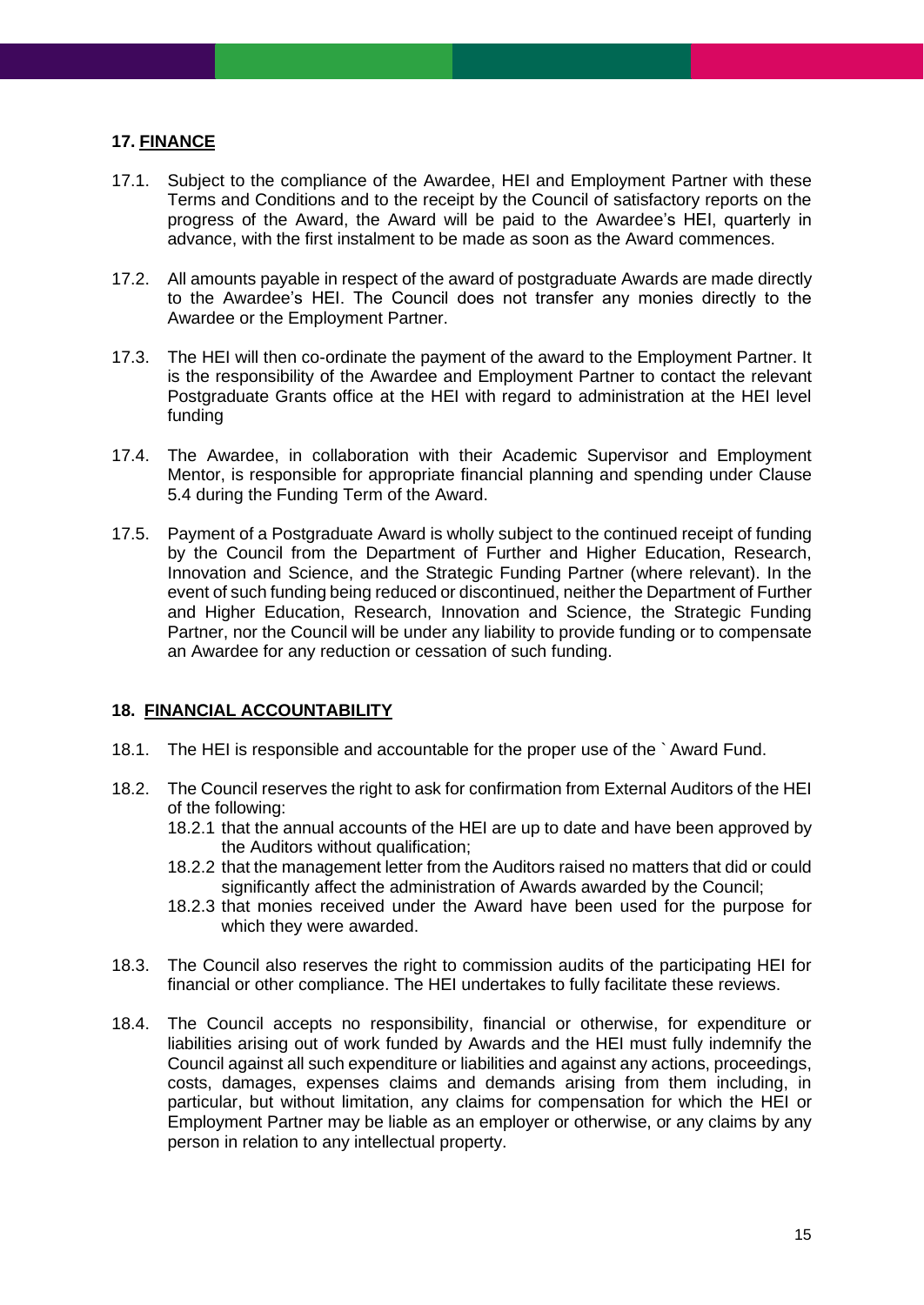- 18.5. The HEI should ensure that all unspent funds are returned to the Council within sixty days of the end of an awardee's funding term or early withdrawal from their award.
- 18.6. An amount of €1,500 will be reserved to ensure satisfactory completion of the award. If final progress reports (see section 19) from the award holder and their academic supervisor or employment mentor satisfactory to the Council are not received within one month of the end date of the award, and a final financial report from the host institution within 60 days of the end date of the award, the Council shall be entitled to not make the final award payment.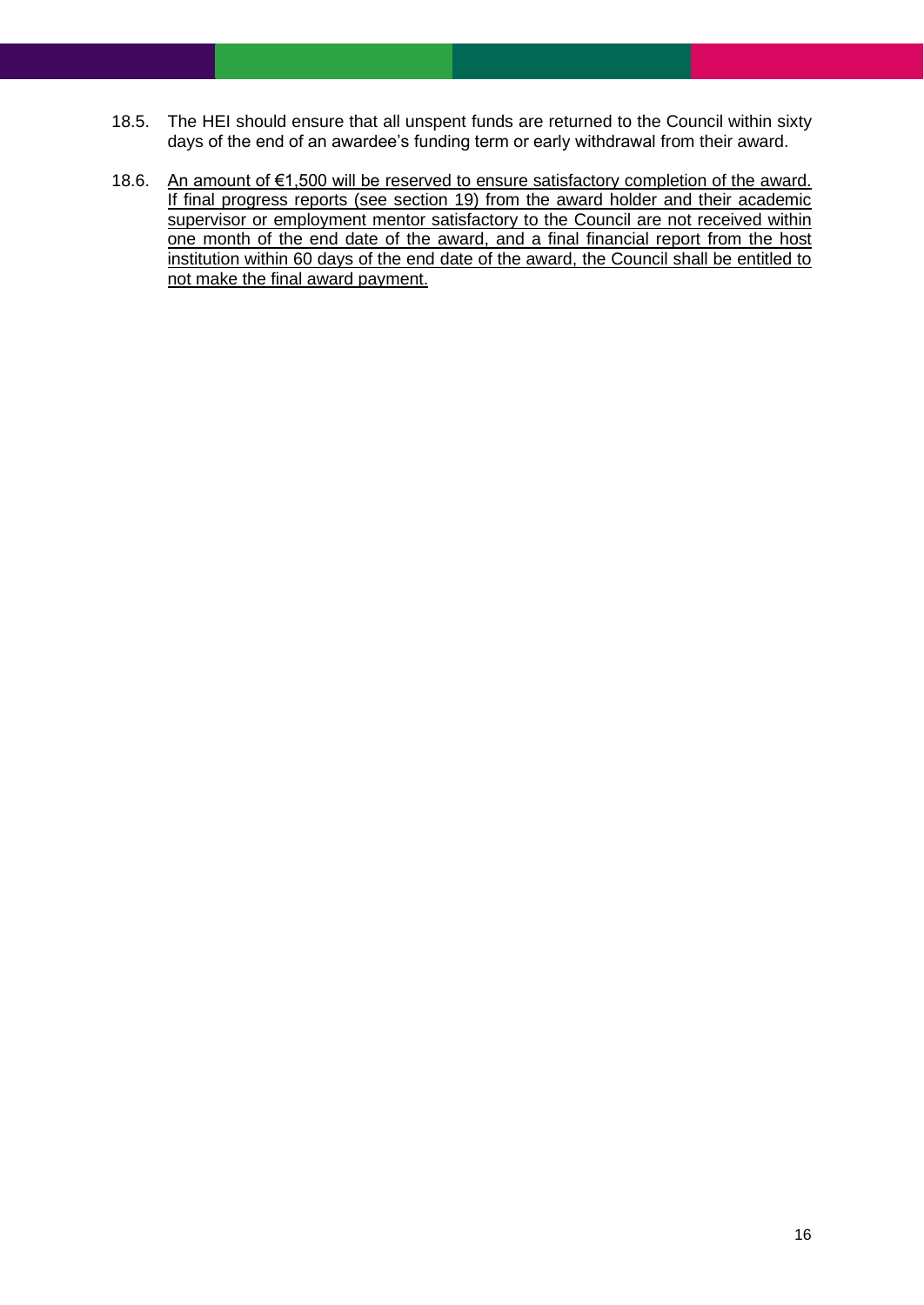#### <span id="page-16-0"></span>**19. REVIEW OF PROGRESS**

- 19.1. The Council attaches considerable importance to procedures for monitoring research performance and ensuring effective progress under the Award. The continuation of funding will be dependent on the demonstration of sufficient progress through these progress reports.
- 19.2. The Awardee, the Academic Supervisor and the Employment Mentor will be required to submit a comprehensive report annually for each year of the Award.
- 19.3. It will be the responsibility of the Awardee to make sure that all progress reports are submitted on time. The timely submission of these reports is a condition of the continuation of the Award.
- 19.4. The format for these reports is available from the Council, and will include but will not be limited to:
	- 19.4.1. Research progress and outputs (including outreach activities)
	- 19.4.2. Career development progress
	- 19.4.3. Financial update
- 19.5. These reports must be accompanied by an evaluation of the progress of the Award from the Employment Mentor and the Academic Supervisor and the Employment Mentor. A template will be available from the Council.
- 19.6. Reports will be requested by the Council and submitted by the Awardee, Academic Supervisor and Employment Mentor.
- 19.7. Such reports may be shared with a Strategic Funding Partner, where applicable.
- 19.8. Such reports, combined with other evidence of attainment, such as formal institutional approval, are a condition of continuation/renewal of funding.
- 19.9. Failure to submit the required progress reports by the specified deadline, or submission of an unsatisfactory report, may result in the Council reducing, suspending, terminating or revoking the award.
- 19.10. If the Awardee does not submit progress reports on time or if the Council receives an unsatisfactory progress report or evaluation, the Awardee will be informed of the unsatisfactory report. The Awardee will be allowed to resubmit an amended report. The Council reserves the right to convene a Review Committee to evaluate the Award to date, in accordance with the deliverables outlined in the original proposal to the Council (including the research plan and proposed outputs, and Training and Career Development Plan).
- 19.11. If asked to do so, the Awardee, Employment Mentor and Academic Supervisor must attend meetings with the Council to provide an account of the progress or outcomes of the Award.
- 19.12. If a Review Committee is convened by the Council, this committee can draw as necessary on disciplinary inputs from experts who have acted as evaluators. The Council will provide feedback to the Awardee indicating either: 19.12.1. Report satisfactory in all respects and Award confirmed.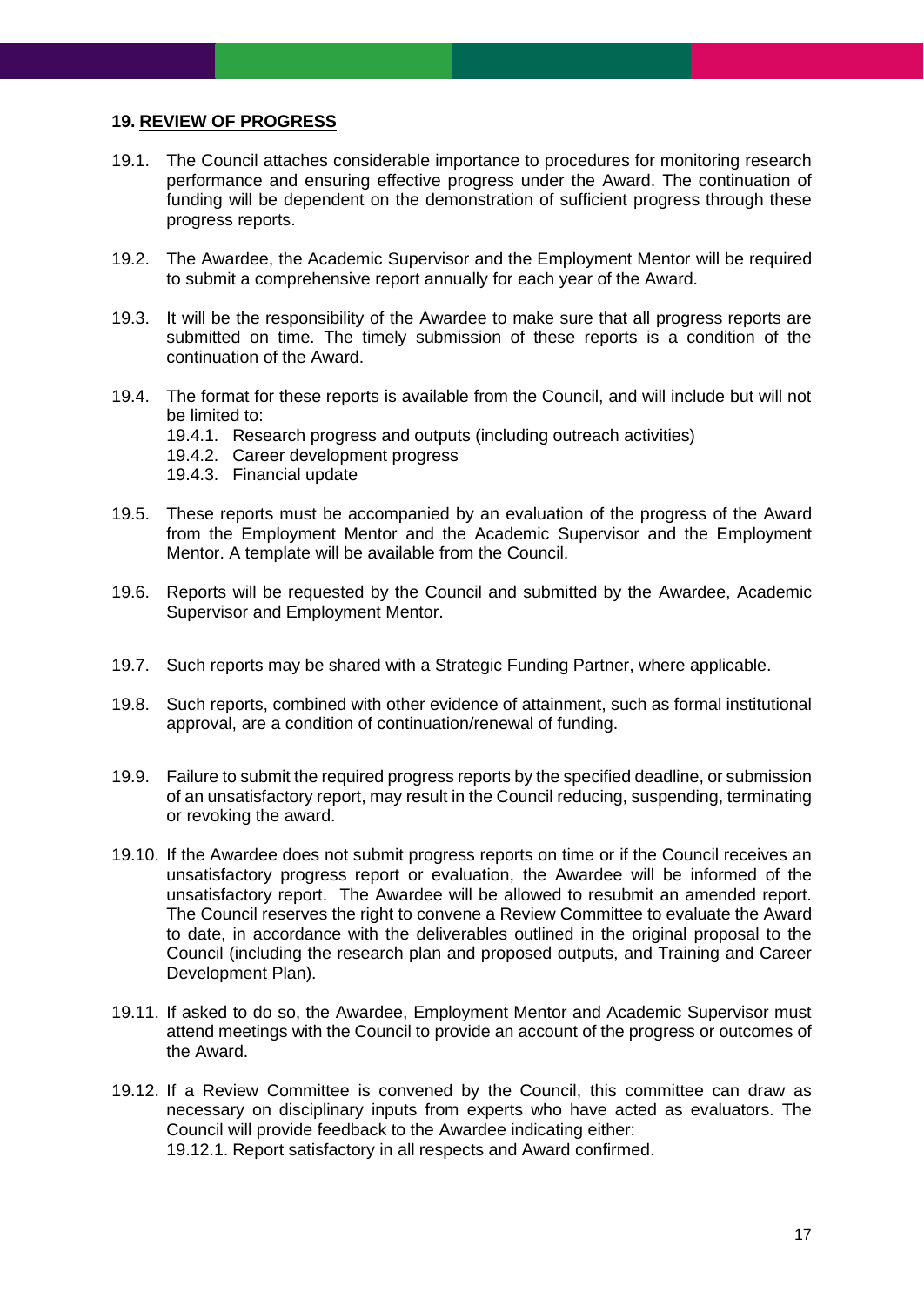- 19.12.2. Report deficient in some areas and specific actions for resolution indicated with a time deadline.
- 19.12.3. Report indicates evidence of unsatisfactory progress and the Award may be suspended or terminated.
- 19.13. The Council may suspend or terminate the Award where it deems necessary following review of the foregoing information and reports.
- 19.14. All Awards may be subject to an external research audit and financial audit.
- 19.15. It will be the responsibility of the Awardee's Employment Mentor and Academic Supervisor to ensure that if the Awardee leaves his/her Employment Partner or HEI, or is not dedicating sufficient time or effort to the Award, the Council is informed immediately.
- 19.16. The Awardee must contact the appropriate office in his/her HEI if he/she has any concerns about his/her Award. If concerns continue, the Awardee must contact the Council directly.
- 19.17. It is the responsibility of the Awardee to inform the Council of any change of address, telephone, or e-mail within two weeks of such a change. This should be done via the Awardee's profile page on the online system. For ease of contact, Awardees are requested to use a single email address for all correspondence from application to award and for the duration of the Award.
- 19.18. Awardees are required to inform the Council, the appropriate office in his/her HEI, and his/her Employment Partner, of their research thesis submission.
- 19.19. Awardees are required to provide follow-up contact details for the purpose of destination tracking in their Final Report. The Awardee must agree to being contacted at a series of time periods post the Award. Where an Awardee's contact details change from those furnished as part of the Final Report, the Awardee is asked to provide updated details via the Awardee's profile page on the online system.
- <span id="page-17-0"></span>19.20. The Council will periodically carry out a destination survey of those who have received and completed Awards, and the Awardee shall agree to cooperate in responding thereto.

#### **20. DEFERRAL OF AWARD**

- 20.1. Awards may not be deferred or suspended, other than for eligible career breaks (e.g. maternity or parental leave), or in the case of suspensions, to undertake an internship or in exceptional circumstances (e.g. illness). A template form is available for the purpose of requesting a deferral or suspension. The decision is at the discretion of the Council whose decision on the matter will be final.
- 20.2. For further information, Awardees are referred to the Irish Research [Council Policy on](https://research.ie/assets/uploads/2017/05/IRC-Policy-on-Leave-for-Parents-and-Carers_Nov2021.pdf)  Leave for Parents & Carers [Maternity, Paternity, Adoptive, Parent's, Parental & Carer's](https://research.ie/assets/uploads/2017/05/IRC-Policy-on-Leave-for-Parents-and-Carers_Nov2021.pdf)  [Leave.](https://research.ie/assets/uploads/2017/05/IRC-Policy-on-Leave-for-Parents-and-Carers_Nov2021.pdf)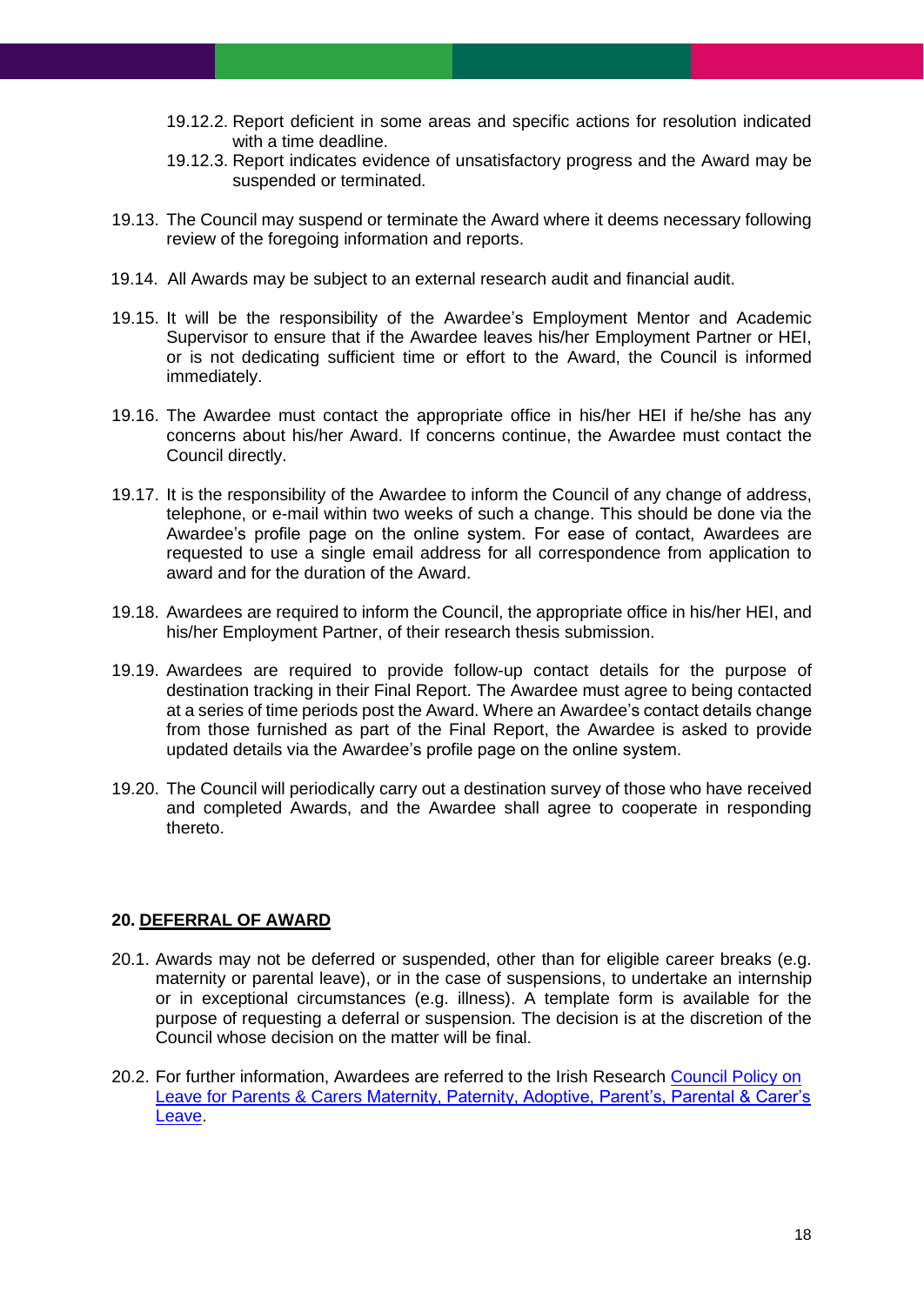#### <span id="page-18-0"></span>**21. TERMINATION OF AWARD**

- 21.1. Awardees who submit their thesis for examination before the last date allowable under the Funding Term must stop drawing any remaining funds from their Award account at the end of the month of submission.
- 21.2. Should an Awardee be unable for any reason (including medical reasons) to pursue his/her project in accordance with these Terms and Conditions, the Council, the supervisor, the HEI Research Office or the Employment Partner must be informed by the Awardee as soon as possible, and no later than two weeks of such a situation coming to her/his attention. In such situations, Council will have regard to the usual conventions of the Awardee's HEI. However, given the basis on which Awards are awarded, the Council reserves the right to withdraw or suspend the Award with two weeks notice.
- 21.3. The Council recognises that for personal, professional or other reasons, an Awardee may wish to terminate their Award prematurely. This action should not be taken without *prior* consultation with Council.
- 21.4. Where the Awardee intends to prematurely terminate the Award, the Council will require evidence of academic progress to the date of departure. In the event that the Council deems the Awardee's progress inadequate, the Council may pursue the Awardee or the HEI or both for reimbursement of the amounts expended.
- 21.5. If the Awardee terminates an Award, the Council is not responsible for continuing to pay funds to the HEI. The Council may seek to recover some or all the funds allocated or used.
- <span id="page-18-1"></span>21.6. The Council reserves the right to suspend or terminate the Award and/or require reimbursement by the HEI as the recipient of the Award fund of some or all payments as have already been made to the Awardee if, in the opinion of the Council, there has been a material breach of the Terms and Conditions as outlined in this document.

#### **22. GENERAL AWARD CONDITIONS**

- 22.1. These Terms and Conditions will be governed by and construed in accordance with the laws of Ireland and all parties will expressly and irrevocably submit to the jurisdiction of the Irish Courts.
- 22.2. The Council will strive to adopt procedures that are consistent with the policies of the Irish Government in relation to the development of the Information Society and accordingly properly authenticated electronic communications will be treated as legally equivalent to paper submission.
- 22.3. The Council, HEI and Employment Partner must follow good practice on data protection, management and security. Implementation of a data management plan is a requirement of the Award. The Council cannot be held legally liable for interference by any third party.
- 22.4. It is a condition of acceptance of an Award that Awardees grant permission to the Council to share data about the application and project reports, with government departments and other national funding agencies for funding, statistical and policy formation purposes.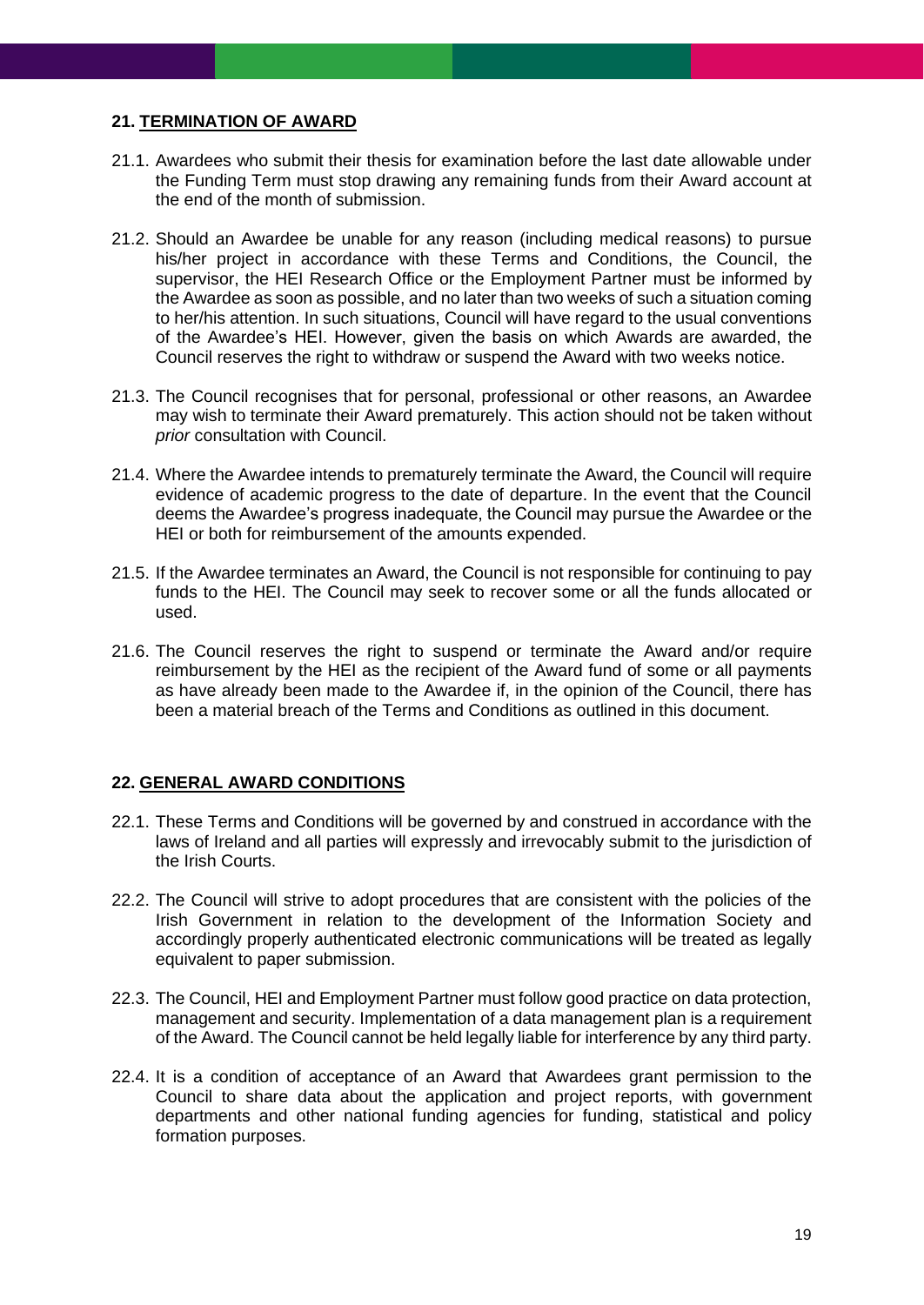<span id="page-19-0"></span>22.5. The Council reserves the right to revise the Terms and Conditions of this Award at any time. Any such revisions will be notified to participating HEIs and will also be posted up on the Council's website.

#### **23. BULLYING, HARASSMENT AND SEXUAL HARRASSMENT**

- 23.1. The Irish Research Council supports a system in which researchers, both staff and students, are entitled to carry out their research free from any form of harassment, victimisation or bullying. The Irish Research Council's Policy on Bullying, Harassment and Sexual Harassment is available [here.](https://research.ie/assets/uploads/2021/06/IRC-Bullying-Harassment-and-Sexual_Harassment-Policy_June-2021.pdf)
- 23.2. It is the responsibility of the host institution to create an appropriate research culture and to deal with any complaints of harassment, victimisation or bullying in accordance with fair procedures and natural and constitutional justice and in line with their internal procedures guided by national policies.
- 23.3. All Irish Research Council staff are entitled to be treated with courtesy and respect at all times and, accordingly, are encouraged to report any instances of infractions to management. In cases where staff experience abusive or inappropriate behaviour from an individual, the Irish Research Council reserves the right to report any such behaviour to the relevant personnel in the host institution connected with the individual.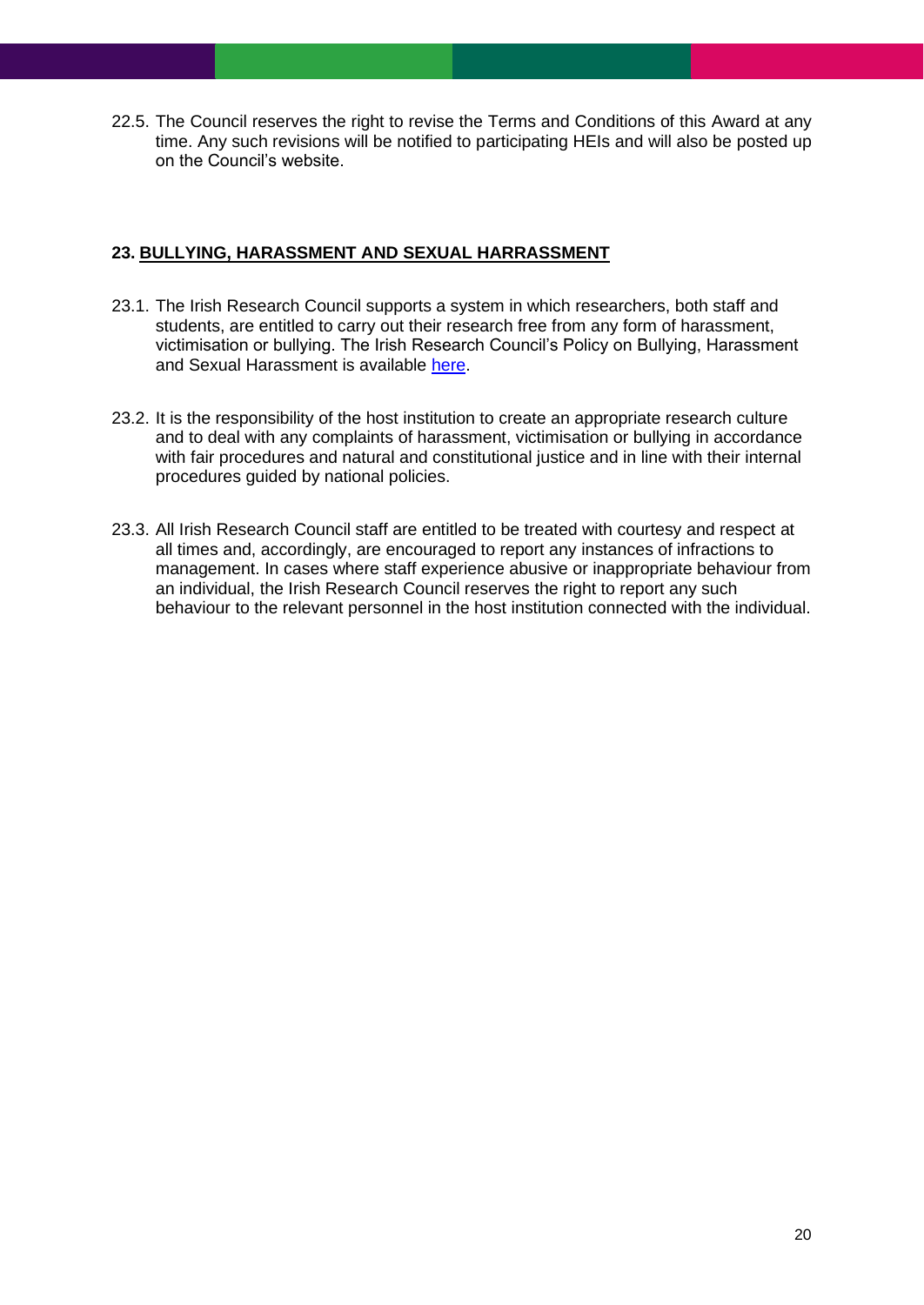#### **Appendix I**

<span id="page-20-0"></span>The following are key characteristics of a structured PhD programme in Irish higher-education institutions. Such programmes may involve inter-institutional collaboration.

- The core component of a structured PhD programme is the advancement of knowledge through original research; at the same time the structured PhD is designed to meet the needs of an employment market that is wider than academia;
- A high-quality research experience, training and output consistent with international norms and best practice;
- A structured PhD programme, in support of the original research activity, must include the following elements:
	- a formalised integrated programme of education, training and personal and professional development activities,
	- the development of discipline-specific knowledge, research skills and generic / transferable skills,
	- declared outcomes and graduate attributes in line with national and international best practice;
- Supervision by a principal supervisor(s), normally with a supporting panel approved by the institution;
- Progress to completion is formally monitored against published criteria and supported by formal institutional arrangements in line with national and international best practice;
- Successful completion and examination of the research thesis is the basis for the award of the PhD degree. Professional doctorates are not excluded from the consideration of a structured PhD definition – alternative forms of theses are also acceptable;
- Appropriate placements, rotations and assignments across wide sectors of the economy are encouraged for inclusion as part of the structured PhD programme.